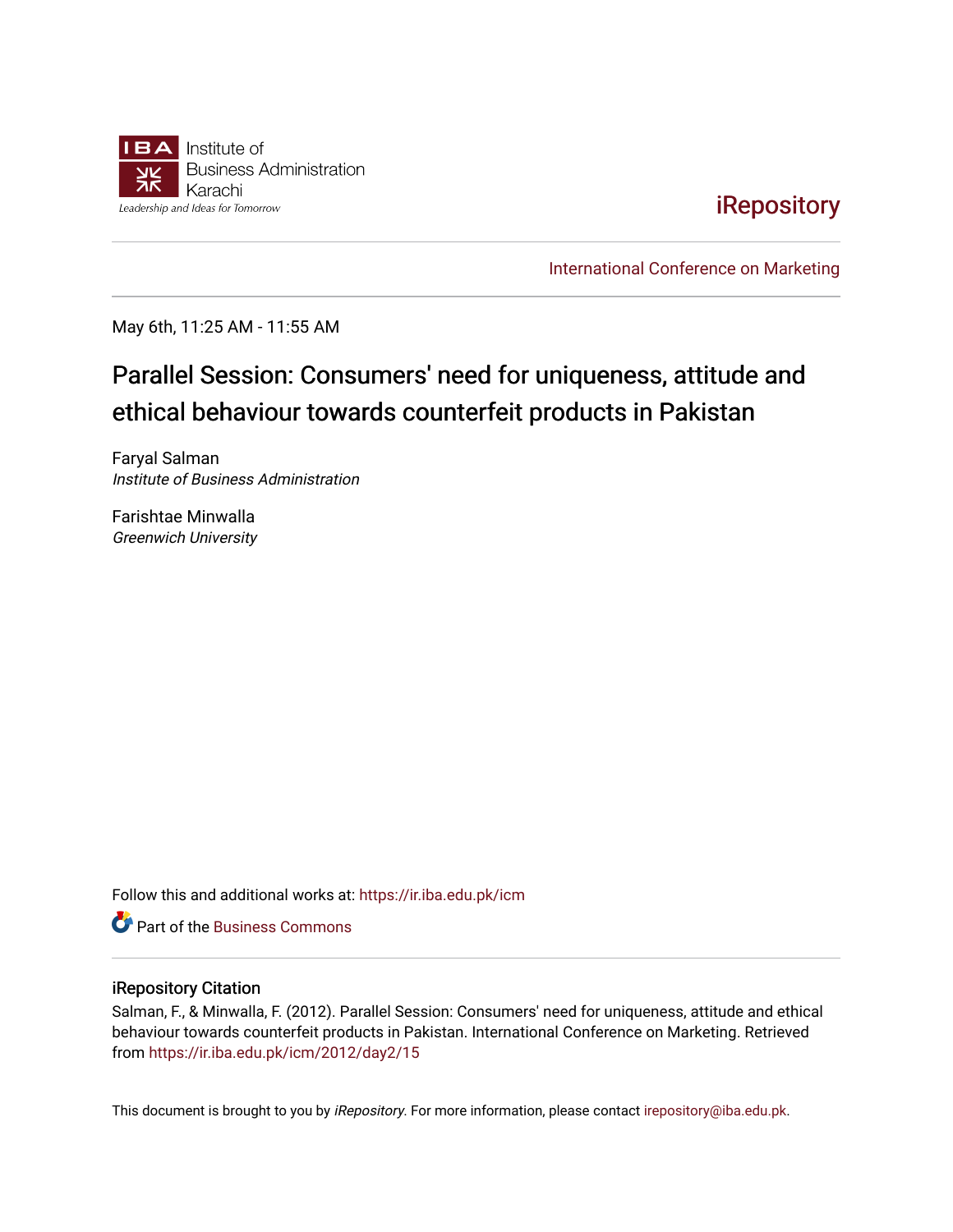# Consumers' need for Uniqueness, Attitude and Ethical behaviour towards counterfeit Products in Pakistan

**Faryal Salman Visiting faculty Institute of Business Administration Karachi 0300-212-3660 fsalman@iba.edu.pk** 

> **Farishtae Minwalla Greenwich University 0334-335-3381 farishtae.minwalla@gmail.com**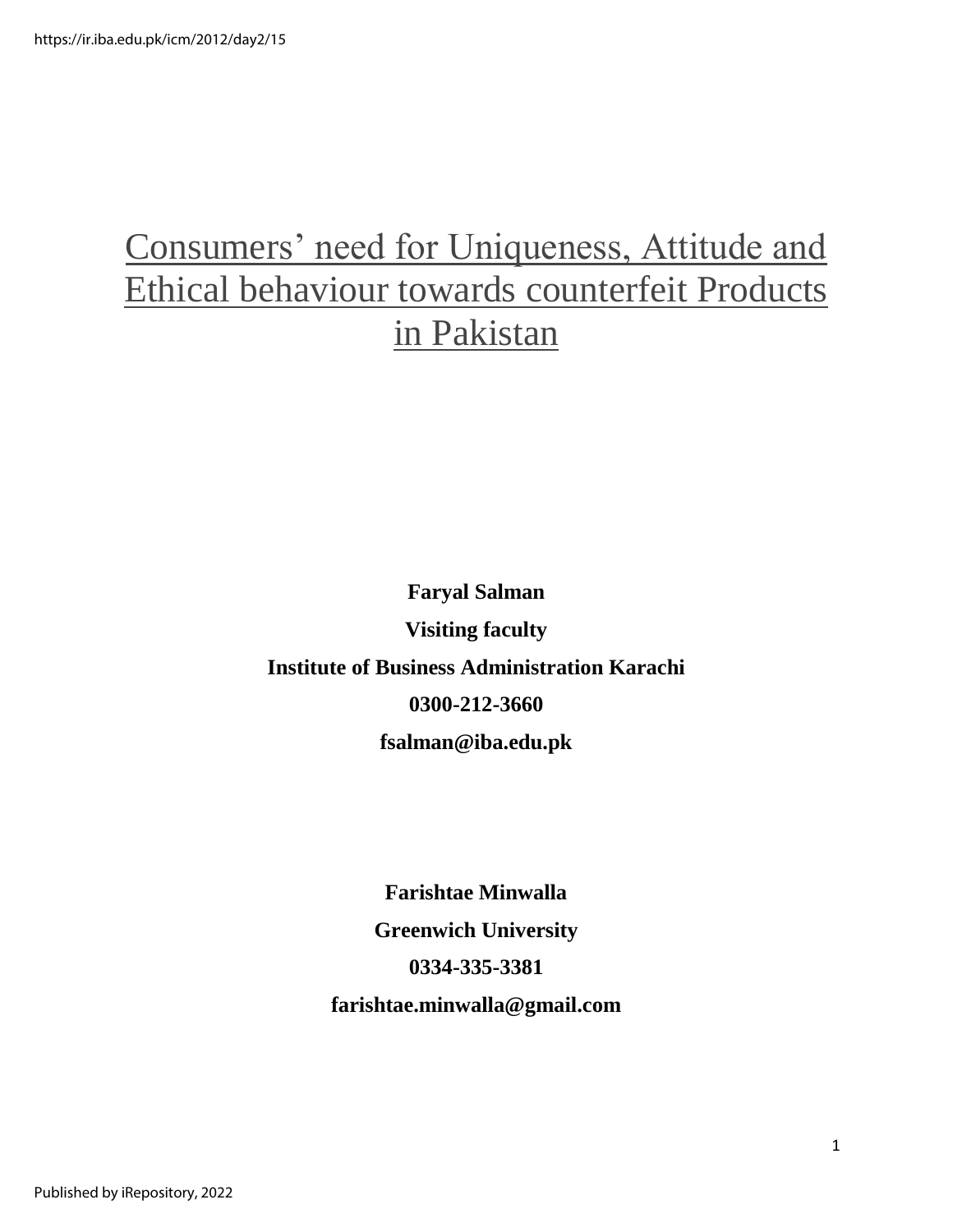### **Abstract**

**Purpose:** A major motivation for this study is to measure consumer buying behaviour and attitude towards counterfeit products in Pakistan. The author asserts that the stimulus for using counterfeit products is consumer"s unconventional attitude towards these fake products and the reason for not using may be consumer's avoidance of similarity. Another minor objective of this study is to measure the ethical behaviour of consumers in lieu of using counterfeits.

**Design Methodology:** The research is based on empirical evidence and cross sectional data has been collected from students studying in different universities in Karachi. The data is collected through survey methodology. Three statistical tools have been used for data analysis; (a) Cronbach"s alpha; (b) Confirmatory Factor Analysis and; (c) Pearson product correlation matrix.

**Findings:** According to the findings of the study consumers who are highly ethical follow the conventional ways of life. Buying behaviour is closely linked with individual conventional and nonconventional attitudes. Consumers who believe that their purchasing counterfeit is ethical, traditionally acceptable and also acceptable by their families will purchase counterfeits. Another important finding of the study is that attitudes towards counterfeit are strongly related to ethical beliefs of consumers. Consumers who wanted to be unique and different from others had a lower inclination for counterfeit but those doing things against societal norms find no harm in consuming unethical products. Finally, ethical behavior of consumer was found to have a meaningful relation with avoidance of similarity and less significant correlation with unpopular choice; these are two important consumer traits as identified by Consumer's need for Uniqueness (Tian et al., 2001)

**Limitations:** The data for the study is collected from the university level students only considering their cognitive skills and insights about counterfeit products. Also the research is based in Karachi only which is the biggest metropolitan city of Pakistan.

**Practical Implications:** The study has investigated the reasons why consumer purchase counterfeits and their display of ethical behaviour towards such products. There are many things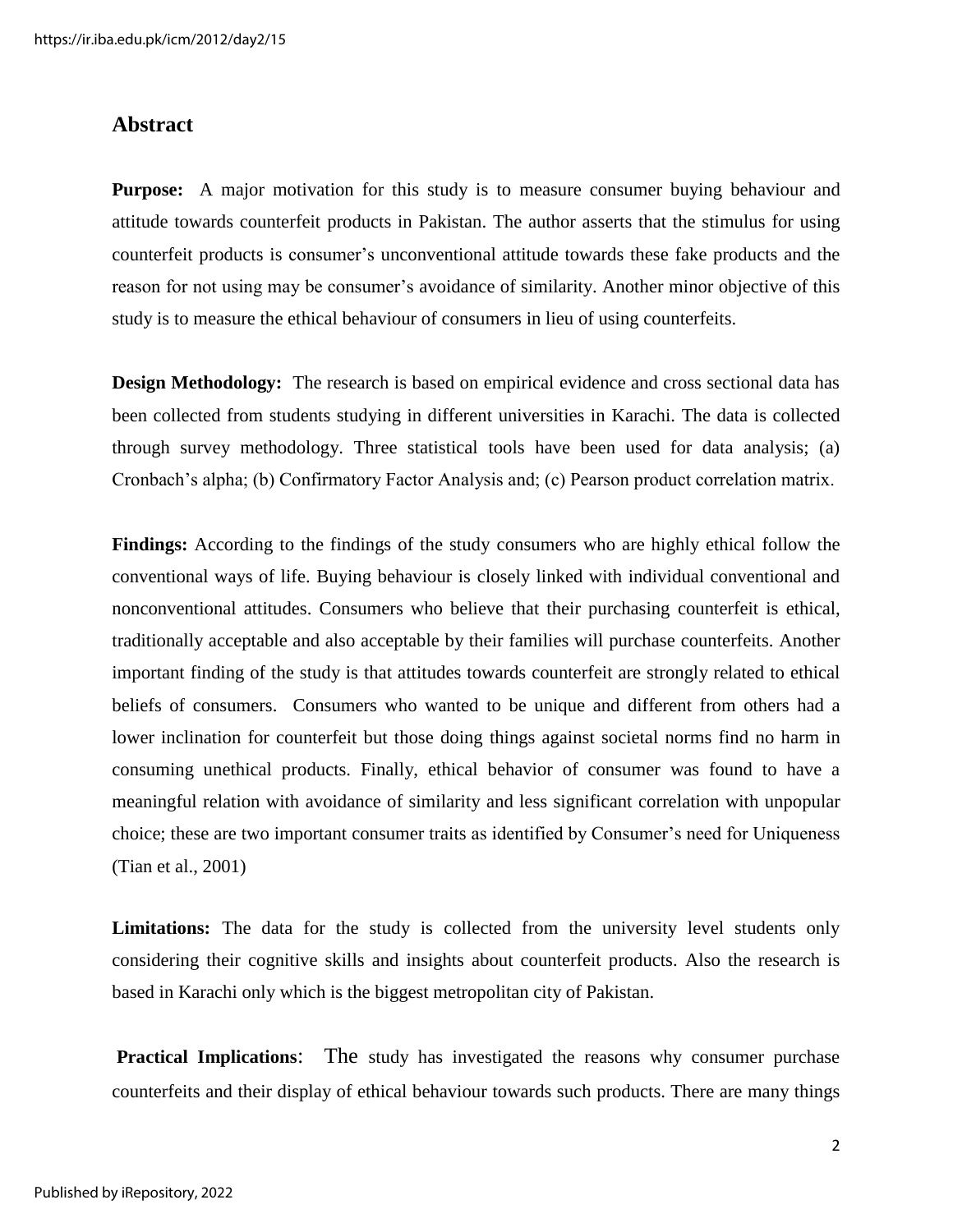which can be done to help consumers realize that what they are doing is wrong. Businesses can help educate consumers about the safety hazards in case of products such as counterfeit medicines and other substandard quality goods. They can demonstrate that by purchasing counterfeit products consumers are not actually saving money because these substandard products might be faulty in them and consumers will have to go purchase the product or item again and spend more money.

*Key words: counterfeit, consumer behaviour, ethical, attitude*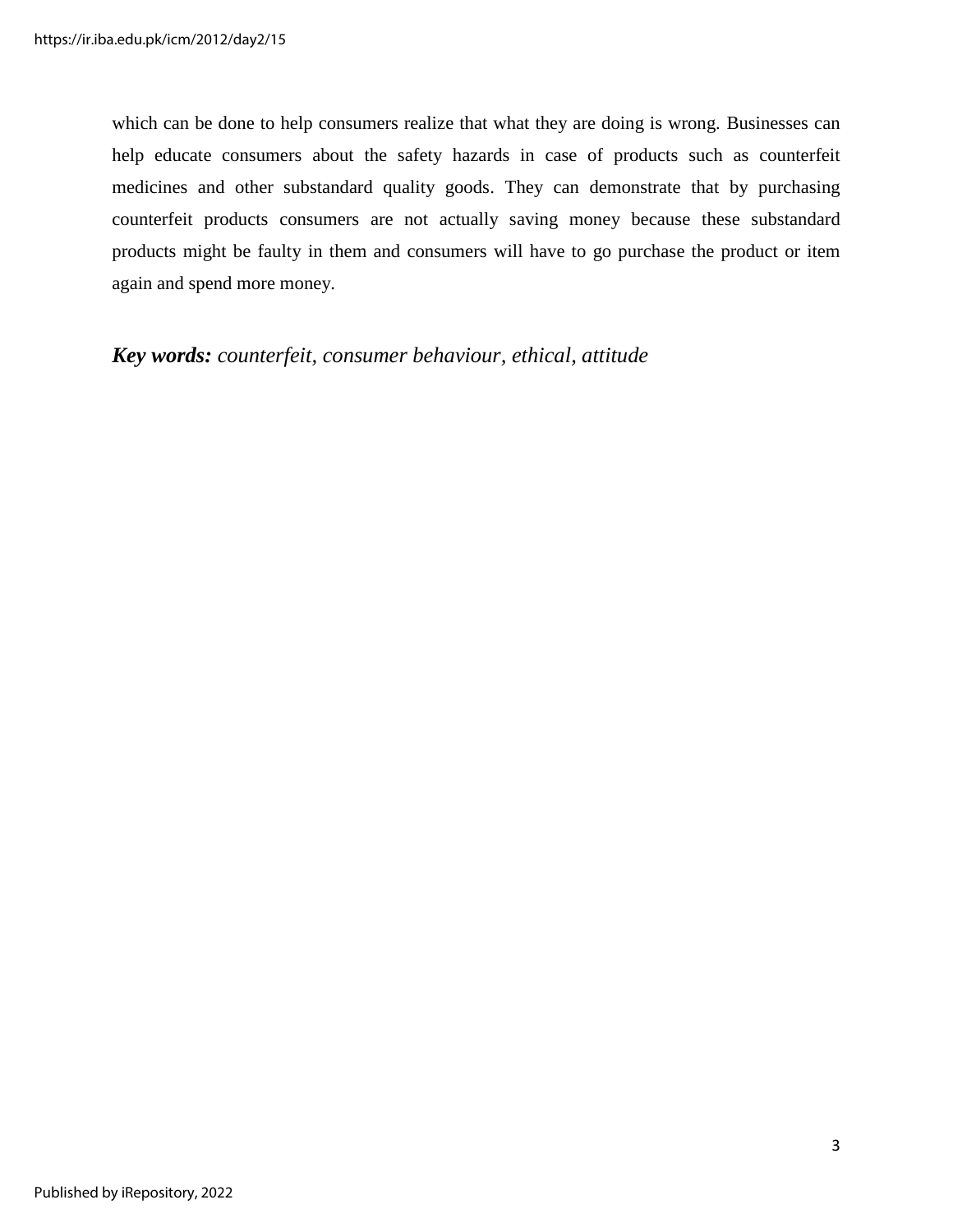# **1.0 Introduction**

#### **1.1 Background of the study**

Fake products in current economic system tend to be creating significant obliteration in the economy (Eisend et al., 2006). Additionally there is more to counterfeits than being an insignia of (un) ethical behavior; it is the lack of knowledge on the part of consumers as well as those creating the counterfeits. They are oblivion of the fact that these bogus goods not only affect the manufactures and companies but also impair the country"s economy. Staake et al (2009) conducted a thorough review of literature in their study and suggested that low quality fake products tarnish the original company"s reputation for quality as it is very difficult to differentiate between the two. Manufacturers of Original brands have to spend considerable amount to save their brand dilution, hiring attorney for legal actions and face issues like customer confusion (Feinberg and Rousslang, 1990; Liebowitz, 2005). Despite of counterfeit being one of the mainstream economic and societal issues and the consequences faced by the firms and brands, has gained little attention in marketing research (Marcketti  $\&$ . Shelley, 2009).

As per statistics the U.S.A. economy has a projected cost of around \$200 billion yearly in regards to counterfeiting (Chaudhry et al., 2005). Congress in US has also passed "Stop Counterfeiting in Manufactured Goods Act" in 2006. Using of fake products has emerged as a major problem faced ubiquitously by developed and underdeveloped countries. Counterfeit is related to both sides the supply and demand, thus having implications for both the customers as well as producers. As reflected by some researchers that supply side means companies taking necessary actions to curb counterfeiting (Chaudhry et al*.,* 2005) and demand pertains to customers desire and motivation for purchasing counterfeits (Huang et al., 2004; Ang et al., 2001).

#### **1.2 Study Objectives**

The key objective of this research paper is to analyze and develop an understanding of the consumer"s attitudes and behavior towards the purchase of counterfeit products. Apart from this the study helps investigate the primary predictors of customers' perspective and behavioral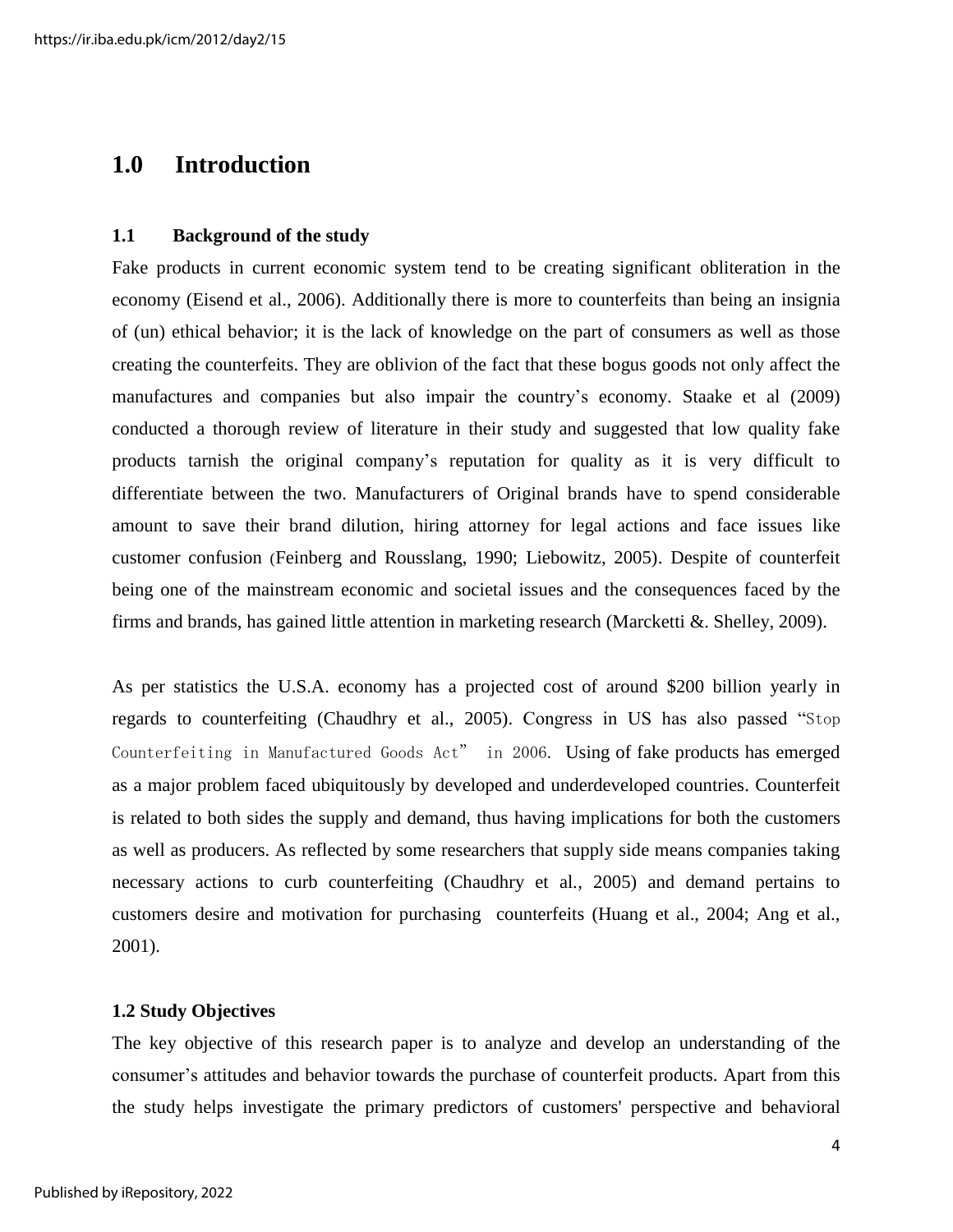intentions towards counterfeits. Very scanty research has been conducted in Pakistan that examines counterfeit purchase from the view point of the consumer's. Therefore the study addresses the curiosity towards unveiling the Pakistani consumer"s attitude and behavior towards purchasing fake products and their (un) ethical behavior. A minor motivation behind the study is its usefulness for the marketers. The industry leaders can develop policy regarding counterfeit goods; investigate a few moral and private traits and consumers attitudes towards using counterfeit products. Finally the research paper will help manufacturers identify the primary elements influencing client behaviour towards counterfeits and build effective anti-piracy strategies.

# **2.0 Literature review**

#### **2.1 Introduction**

The creation and sale of a copy product which resembles and is similar to the genuine brand product is called counterfeiting (International Anti-Counterfeiting Coalition, 2005). Cordell et al. (1996) and Chaudhry et al. (2005) define counterfeiting as "any unofficial manufacturing of goods whose uniqueness and distinctive properties are protected by patent, trademarks and copyrights". Types of counterfeits could be piracy, accessories, electronics, and pharmaceutical products. Chaudhry et al. (2005) states that counterfeit sales are considered to be based on the demand side and the supply side. Haung et al. (2004) & Ang et al. (2001) mention that one major factor that drives consumers to purchase counterfeit products is 'motivation' which gives them a different option for purchases.

Across the world counterfeits are a major nuisance for the brand manufacturers (Penz & Stöttinger, 2005). International Anti-Counterfeiting Coalition, (2005) state that the counterfeiting of some products such as pharmaceuticals and other products are harmful in terms of health and safety. Counterfeiting can be anything from a pen to toys or to consumable products. The literature review of this study is based on; a) the concept of counterfeit, b) consumer's attitude towards counterfeit c) consumer"s need for uniqueness; d) consumer traits; e) consumers integrity and ethical behavior and f) counterfeiting in Pakistan.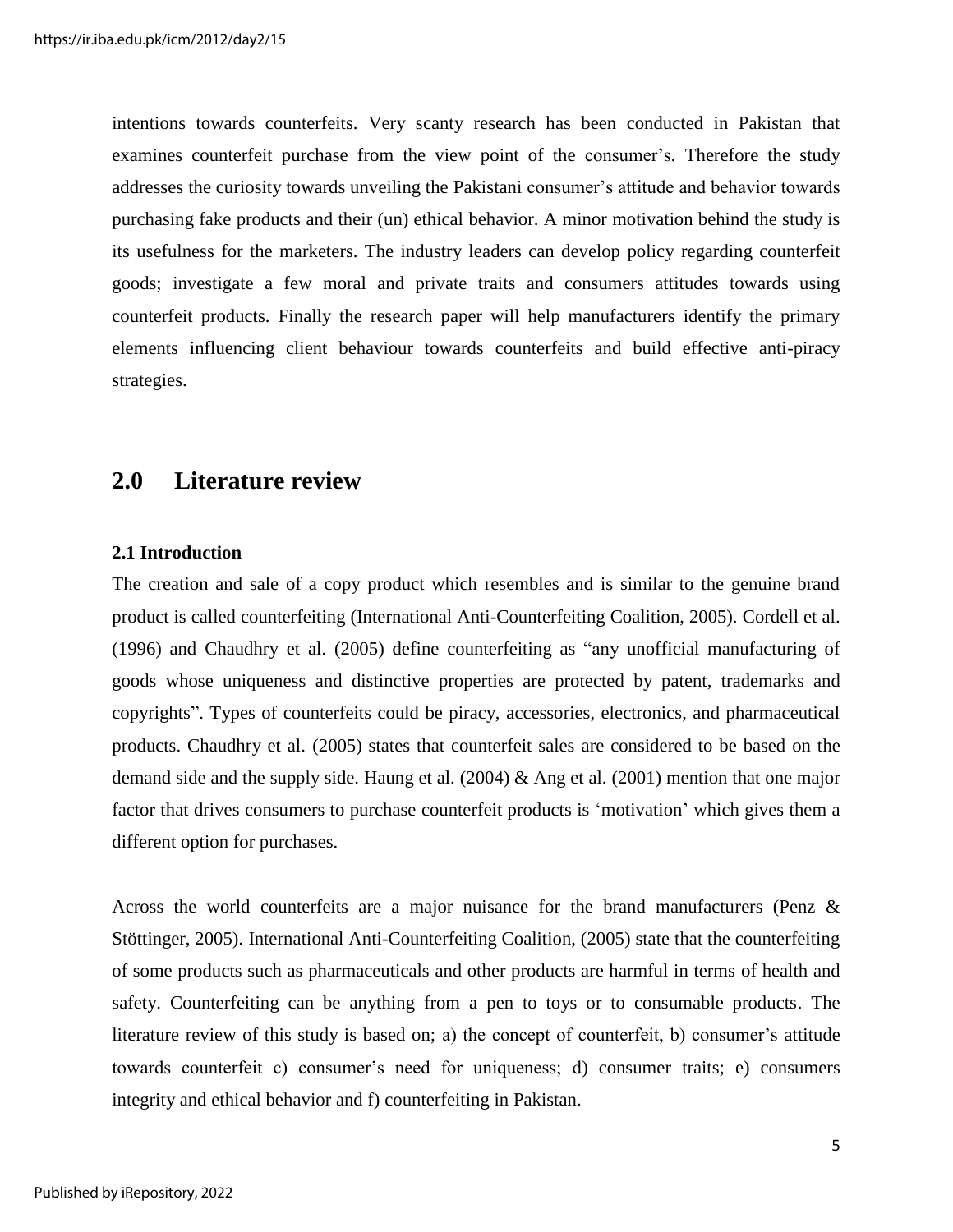#### **2.2 Concept of Counterfeit**

Marcketti & Shelley (2009) asserts that a counterfeit product is when a manufacturer develops a lookalike product. The products are labelled as original and sold off as a genuine product. During their study conducted on university students enrolled within a fashion and apparel program it was found that the desire to purchase original and non-counterfeit products was directly proportional to the knowledge, greater concern and attitude towards counterfeit apparel goods. Similarly it has been mentioned that counterfeit is described as a replication of an original product or good which is intended to deceptively represent its content (Marcketti & Shelley, 2009 and Cordell et al., 1996). Counterfeiting focuses on two perspectives: deceptive counterfeiting and non-deceptive counterfeiting. According to Grossman & Shapiro (1988) deceptive counterfeiting is when a product is purchased without the buyer"s knowledge that it is a counterfeit product. Consumers cannot easily differentiate copies from genuine merchandise. This is in the case of buying automotive parts, electronics, and pharmaceuticals. When the consumer knows that they are purchasing a counterfeit product then it is known as Non-Deceptive counterfeiting. They intentionally purchase fake products.

#### **2.3 Consumer's attitude towards counterfeit products**

Attitudes in simple words can be defined as "a known inclination to behave in a repetitively favorable or unfavorable manner with respect to a given object" (Schiffman and Kanuk, 1997, p. 167). Ajzen and Fishbein (1980) have found attitude to be highly correlated with ones intentions which in turn leads to the display of certain type of behavior. Attitude towards counterfeit products refer to the behavior of consumers on how variables such as price, quality, and originality have an effect on their purchasing behavior. They consider that since originals are too expensive and have an affordability issue therefore it is not unethical to purchase counterfeits (Gellerman, 1986). Matos et al. (2007) proposed an integrated model based on a survey methodology. He suggests that "intentions to buy counterfeited products are dependent on the attitudes consumers have toward counterfeits, which in turn are more influenced by perceived risk, whether consumers have bought a counterfeit before, subjective norm, integrity, pricequality inference and personal gratification". Eisend & Guler (2006) conducted a qualitative study to understand the attitudes and behavioral intentions of consumers towards counterfeit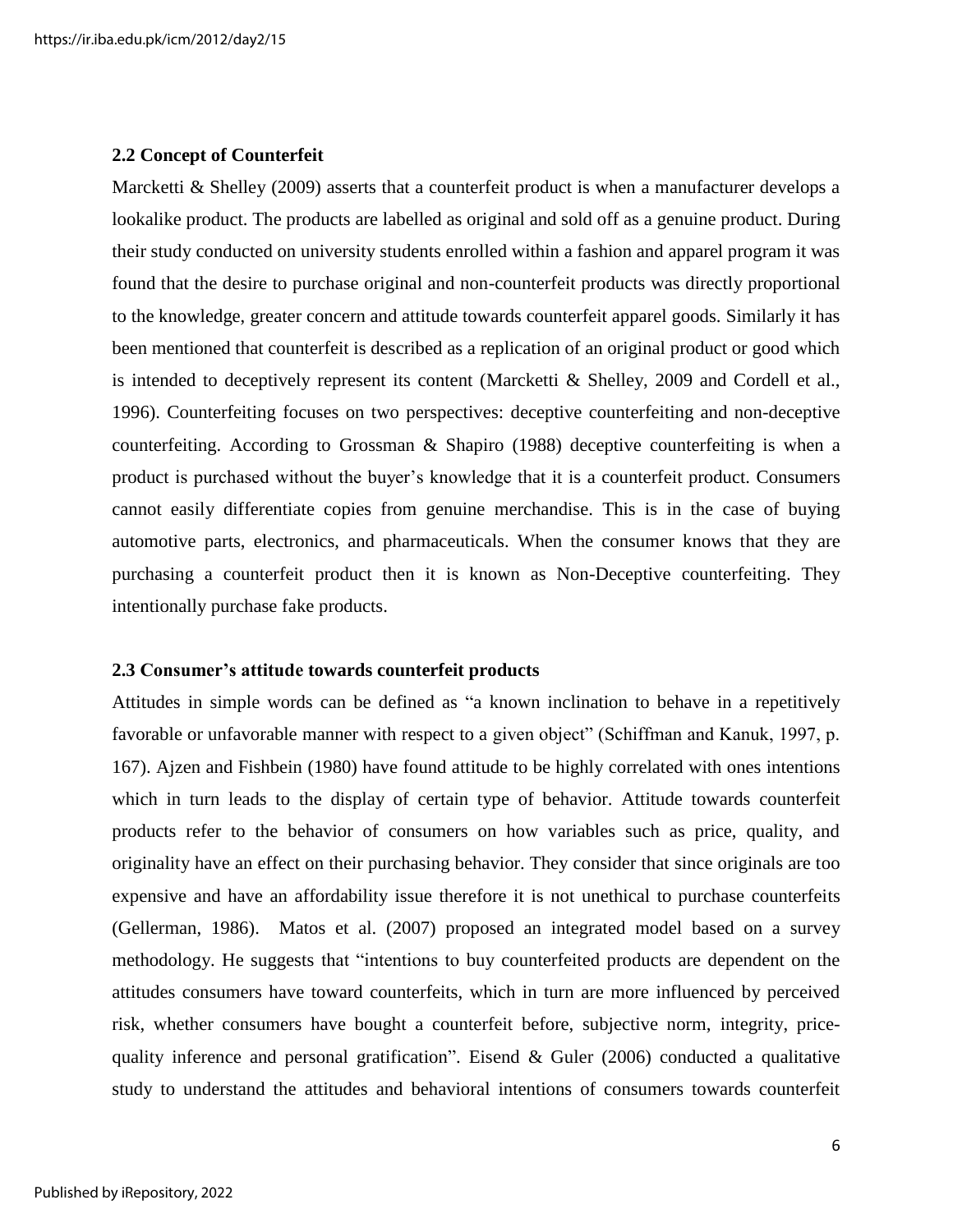products. They found out that the " situational mood" is one reason why people buy fake products, although they know that it is illegal to do so and may result in post purchase dissatisfaction. Further, they have used Festinger's dissonance theory to support the argument that buyers of counterfeit products rationalize and legitimize the purchase of imitation goods. It has been generally understood that counterfeit products are purchased only by masses belonging to lower income group. However previous studies have found that wealthy consumers in highly developed countries also buy fake products (Gentry et al., 2006). This weakens some of the earlier arguments that price is the only decisive factor for buying counterfeits.

#### **2.4 Consumer traits**

Consumer traits (unpopular choice) which are also mentioned as social consequence by Vida (2007) is related to how consumer do or do not care what others think in terms of them breaking laws or purchasing counterfeit products. Supporting the same statement Ang et al. (2001) and Albers-Miller (1999) proposes that social pressure and group norms can encourage or deter consumer (mis) behavior. If an individual finds his/her friend buying illicit products then their own willingness to buy such products also increases. Gentry et al (2001) asserts that consumers buying counterfeit, if receive social acceptance from their colleagues, tend to become fearless and openly buy and use such commodities.

#### **2.5 Consumers' Need for Uniqueness: avoidance of similarity and unpopular choice**

When an individual applies to be different in relation to others through acquirement, nature, and consumptions of goods for the need to enhance an individual"s identity it is called Consumers need for uniqueness (Tian & Bearden, 2002). Consumers seek to posses certain types of material goods to be distinctive and maintain their individuality and uniqueness (Tian et al., 2001.) Their avoidance of similarity as Vida (2007) proposes is another reason why some people prefer not to choose counterfeit products. It is also noted that such people believe that purchasing counterfeit products is illegal or immoral. Hoe et al. (2003) conducted a qualitative study using in-depth interview technique. The findings of this study are that the consumers attach more emotional rather than functional value to prestigious brands, consider counterfeit as a nexus between their self identity and their favourite designer brands and such consumers devour products not only for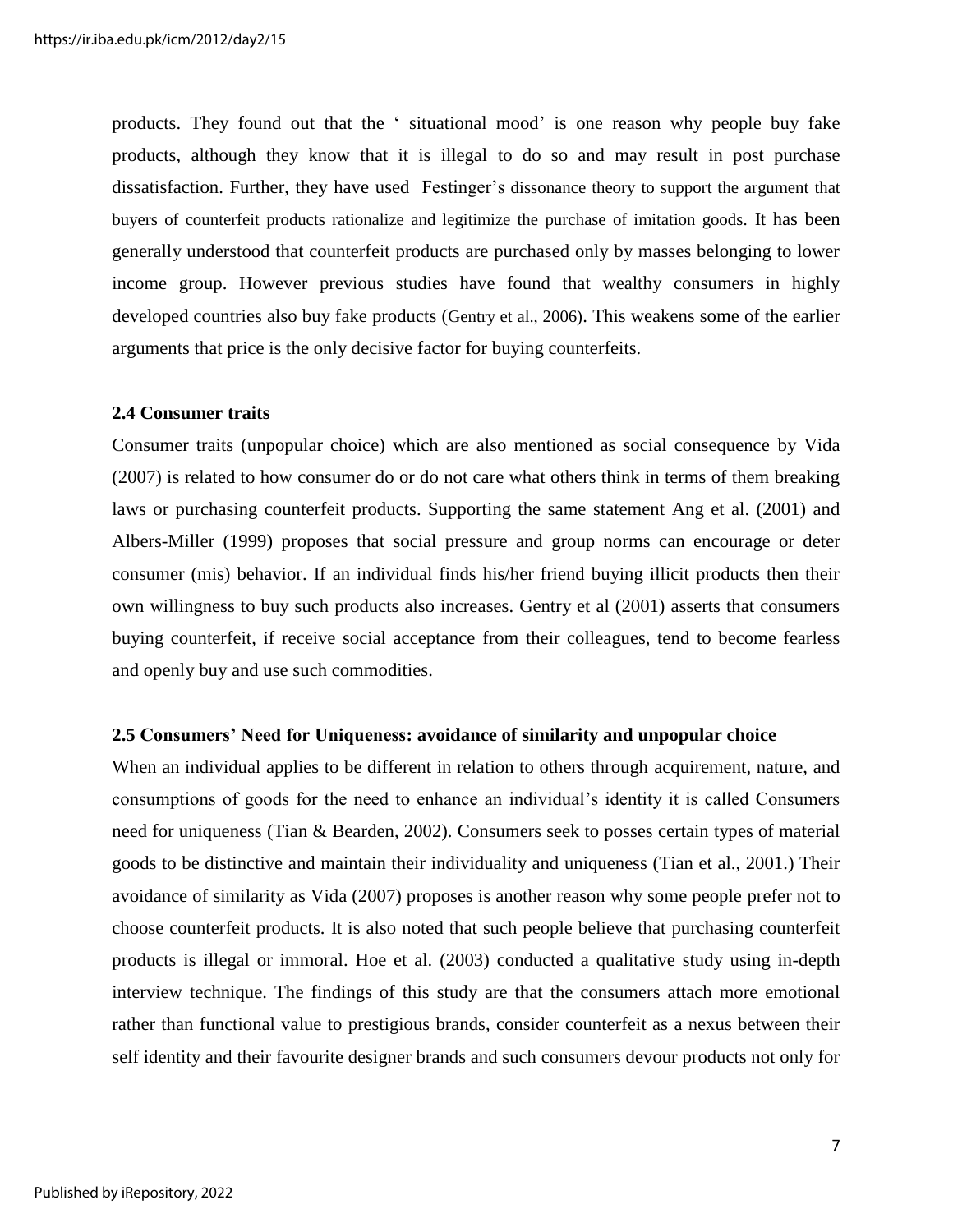their material benefits but also as a means of impressing others as long as they can disguise the identity of fake products from their spectators.

#### **2.6 Consumer's integrity and ethical behavior**

Intentional purchase of Counterfeit products reflects upon ones integrity and ethical behavior. Although it is not a criminal act and doesn"t lead to any penalty, nonetheless buying such products means supporting an illegal activity (Matos et al., 2007). Sometimes consumers buy counterfeit because of financial constraints and availability issue (Fukukawa, 2002). The original genuine product are highly priced thus rendering them unaffordable and at times genuine products are not available. Cordell et al. (1996) have reported a negative relationship between attitudes towards lawfulness and willingness to purchase a known counterfeit. Another interesting dimension is significant relationship between ethics with materialism. Consumers who are more ethical in their decision making hold less materialistic values (Kozar & Marcketti, 2011). In other words the authors are implying that ethical consumers are less inclined to purchase counterfeit products.

Lee et al. (2003) suggests that those who make a purchase of a counterfeit product are committing a crime. It is the same as being involved in steeling. Pollinger (2008) uses empirical data to support that counterfeit products are not only the violation of Intellectual property right and consumer safety, but also state that the money from the sale of such goods are used to sustain terrorist activities. Demographic characteristics such as age, gender, education, income, cultural background and religiosity also impact individuals ethical behavior (Callen and Ownbey, 2003; Cheung and Prendergast, 2006; Fisher et al., 2002; Shen and Dickson, 2001; Swaidan et al., 2003). Empirical Data from past studies suggests that younger consumers are more likely to engage in unethical practises such as buying of counterfeits as compared to older consumers ( Callen and Ownbey, 2003; Cheung and Prendergast, 2006). Similarly students are found to be less ethical in decision making as compared to individuals who are industry practitioners (Cole and Smith, 1996; Cohen et al., 2001). Lastly, ethical behavior of young consumers is greatly influenced by peers and family member in case of buying unlawful products (Albers-Miller, 1999; Ang et al., 2001; Bearden et al., 1989).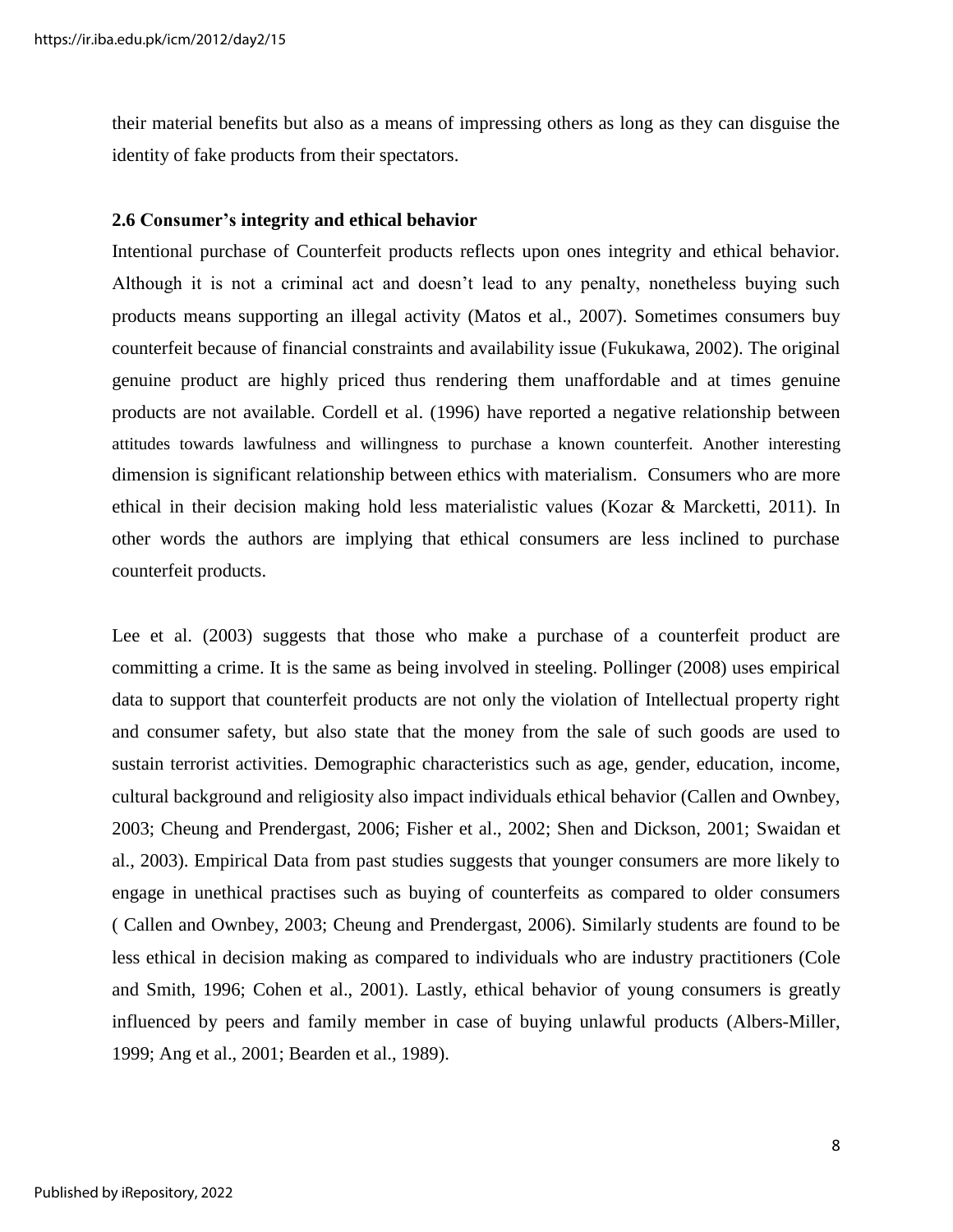#### **2.7 Counterfeiting in Pakistan**

According to rough estimates 50% of all the products available in Pakistan are either substandard, fake, adulterated or counterfeit (The Economist, 2011). Pakistan is a safe heaven for all types of counterfeit products for example bottled mineral water, cooking oils, watches, sunglasses, perfumes, apparels, auto parts, shoes, hand bags, medicines, shampoos etc. These cheap and fake look-alike products are not only hazardous for consumer's health but also a considerable indentation on national exchequer (Consumers voice, 2008). According to a survey conducted in 2008, Pakistan has experienced a loss of about Rs 21 billion due to infringement of Intellectual property rights and sale of counterfeits (Daily Times, 2012). Although the country has a literacy rate of 49% (CIA, World Fact Book, 2012) but Pakistani consumers are largely unaware of this illegal activity which is openly and explicitly carried throughout the country. In many cases consumers are also partners in crime. The recent cases of Branded lawn clothes produced by local manufactures priced as high as Rs 5000 is one such example. These copy prints of prestigious brands such as Gul Ahmad, Al karam and HSY are easily available for half the price and of cheaper quality, but many Pakistani women gladly buy them thus encouraging the manufacturers of counterfeits apparels. Consumer's stance is that affordability is the main issue due to which they buy imitations of designer Lawns (Kundi, Dawn 2012). Butt, Bhutto, and Siddiqui (2011) states that buying of counterfeit CD"s are illegal in Pakistan but Pakistani consumers strongly counteract it, and favour it as if it is legitimate. Pakistani consumers have a twofold attitude towards counterfeits; firstly that they do not treat illegal activities as unethical (Butt et al., 2011). Secondly, they cheat each other and get the benefits at the expense of others. Although Country has a legal framework for the protection of Intellectual property rights and has taken preventive measures for anti-counterfeiting, but so far no significant progress is visible.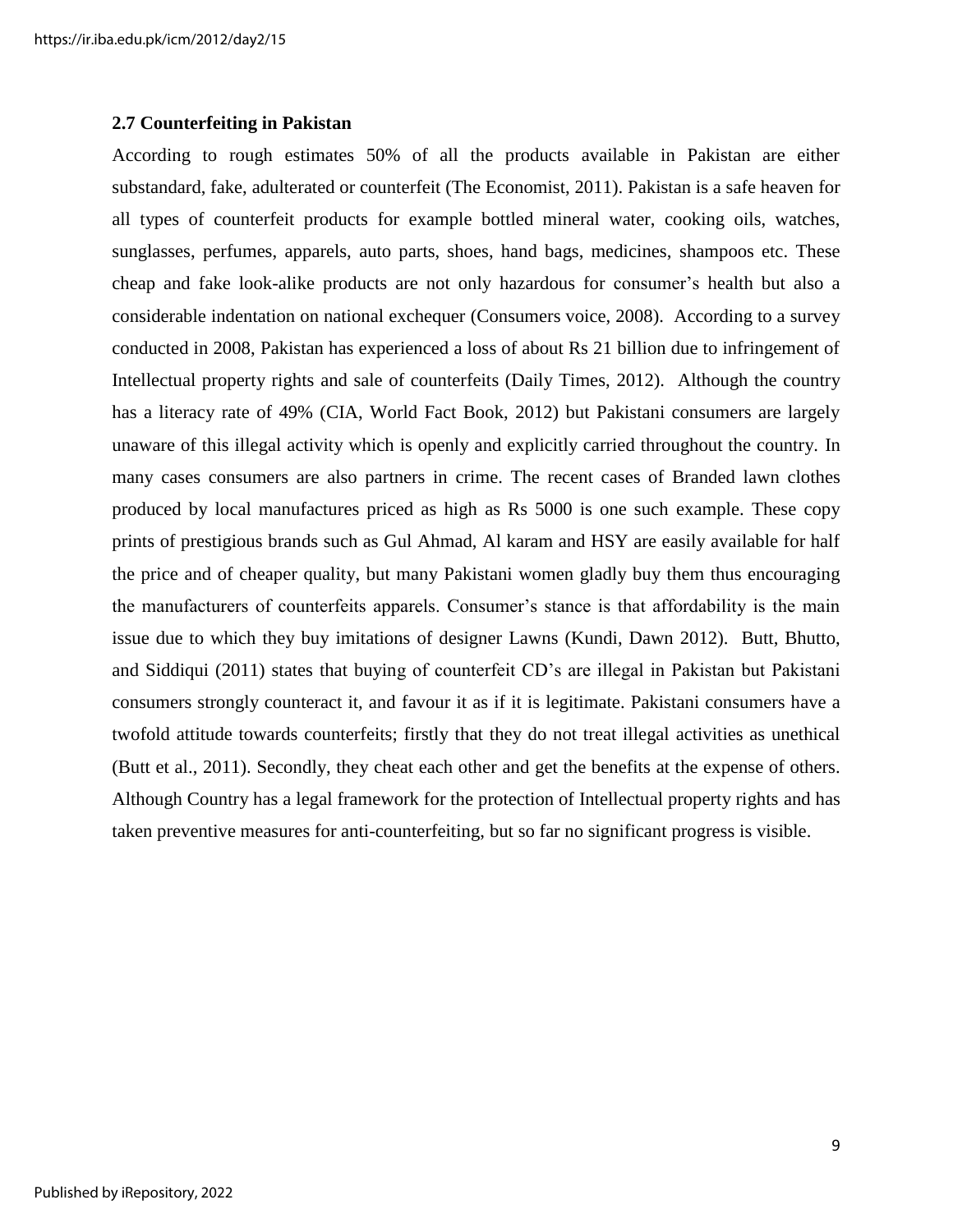# **3.0 Research Methodology**

#### **3.1 Research Design**

The study is primarily exploratory in nature and following tools have been used for data collection;(a)desk research (b) Focus group (c) Surveys through questionnaire.

Prolific literature is available globally that reflects on consumers attitude and behavior towards counterfeit and ethical dimensions. In Pakistan so far this area of research remains largely ignored. For the purpose of this research a thorough study of literature has been conducted to develop an understanding of the motivation behind purchasing counterfeit products among Pakistani consumers and their attitude. Secondary data is collected from the data bases of various reputable and authentic research journals such as Journal of Consumer Marketing, Journal of Consumer Behavior, and Academy of Marketing Science etc.

Focus group is a very popular semi-structured interview techniques commonly used in exploratory researches that leads to free-flowing and spontaneous responses (Zikmund, 2002). Two focus group sessions were conducted for this research to understand consumer behavior imperatives towards counterfeit products. Discussion guide for the focus group consisted of unstructured questions according to the information needs, to extract impetuous responses through a colloquial conversation. The participants of both the focus group comprised of university students belonging to "SEC A&B". Students in "Group A" were part time students enrolled in evening and week end MBA program and most of them were working in corporate world. The age group was between 25-45. Participant in "Group B" comprised of undergraduate level students, aged 21-24.University going students were selected on the premises that they have more cognitive skills, are educated and more affiliated with the business industry. Also the perception and awareness they have due to education and updated knowledge.

Major finding from "Group A" focus group consisted of the following; (a) counterfeits do not only occur in electronics but also software"s and piracy, medicines, apparels, fashion, toys, and any other products with no patents and standards; (b) price and social ramification are the main factors for the purchase of counterfeit products; (c) purchase of counterfeit products can range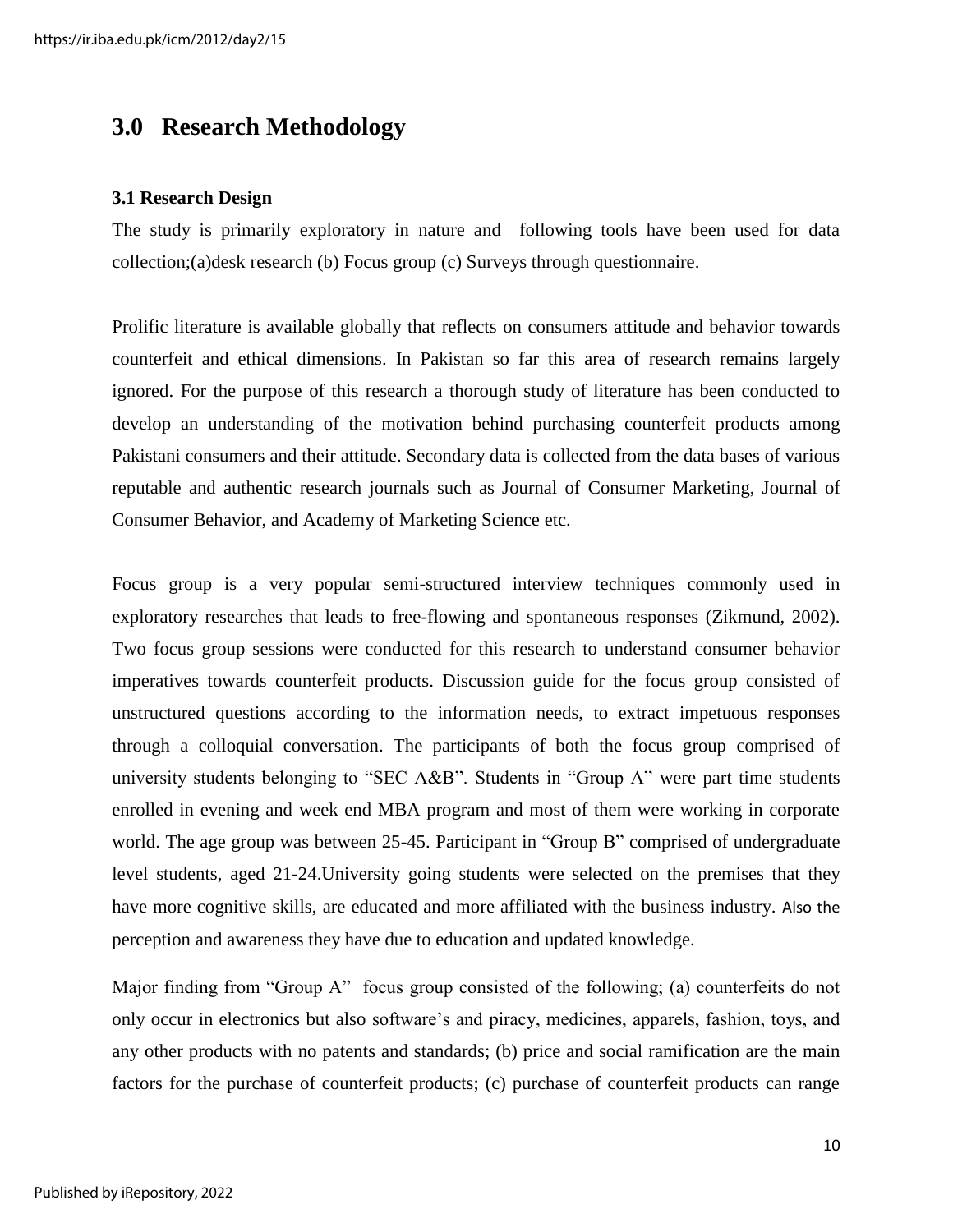from lower class to upper class; (d) people who purchase counterfeit products have no effect on others and it"s their choice to make the purchase; (e) consumers cannot tell the difference between all counterfeit products; (f) Purchasing counterfeits is wrong and unethical but it is not a crime.

Major findings from "Group B" consisted of the following things: (a) counterfeit is a copy of a original product and it could be anything; (b) price is the main factor for the purchase of counterfeit products; (c) only lower class people purchase counterfeits; (d) people who purchase counterfeits they do so because they can"t afford the original; (e) consumers can tell the difference between counterfeits and originals due to their price; (f) Purchasing counterfeits is not a crime (g) mostly fake goods are bought due to peer pressure.

These focus groups were helpful in developing a clear understanding of; (a) attitude towards counterfeits; (b) types of counterfeits available; (c) factors involved in purchase of counterfeits; (d) income level involved in purchase of counterfeits; (e) ethical or unethical dimensions involved in the purchase of counterfeits.

#### **3.2 Sampling**

The samples of respondent were chosen from university students; previous researches have showed that university students are used in data collection in many consumer behavior researches (Shuptrine, 1975). The data collection was personally administered. Sample size was 300 respondents, selected from three major universities of Karachi. Out of 300 questionnaires 260 were returned. 10 were incomplete and thus the response rate was 83.33%

#### **3.3 Research Instrument**

Two exploratory research techniques (mentioned above) used for preliminary data collection helped in the formulation of a questionnaire for empirical data. The document consisted of a combination of structured and unstructured questions. The questionnaire was framed to measure five important constructs which were derived through literature review; (a) Ethical Behavior, an example of this construct is "Buying counterfeit products is fair," (Shoham et al., 2008); (b) Buying Behavior, an example of this concept is "I often buy a non-original piracy product,"; (c) Attitudes toward the counterfeit product, an example is "Considering price, I prefer gray market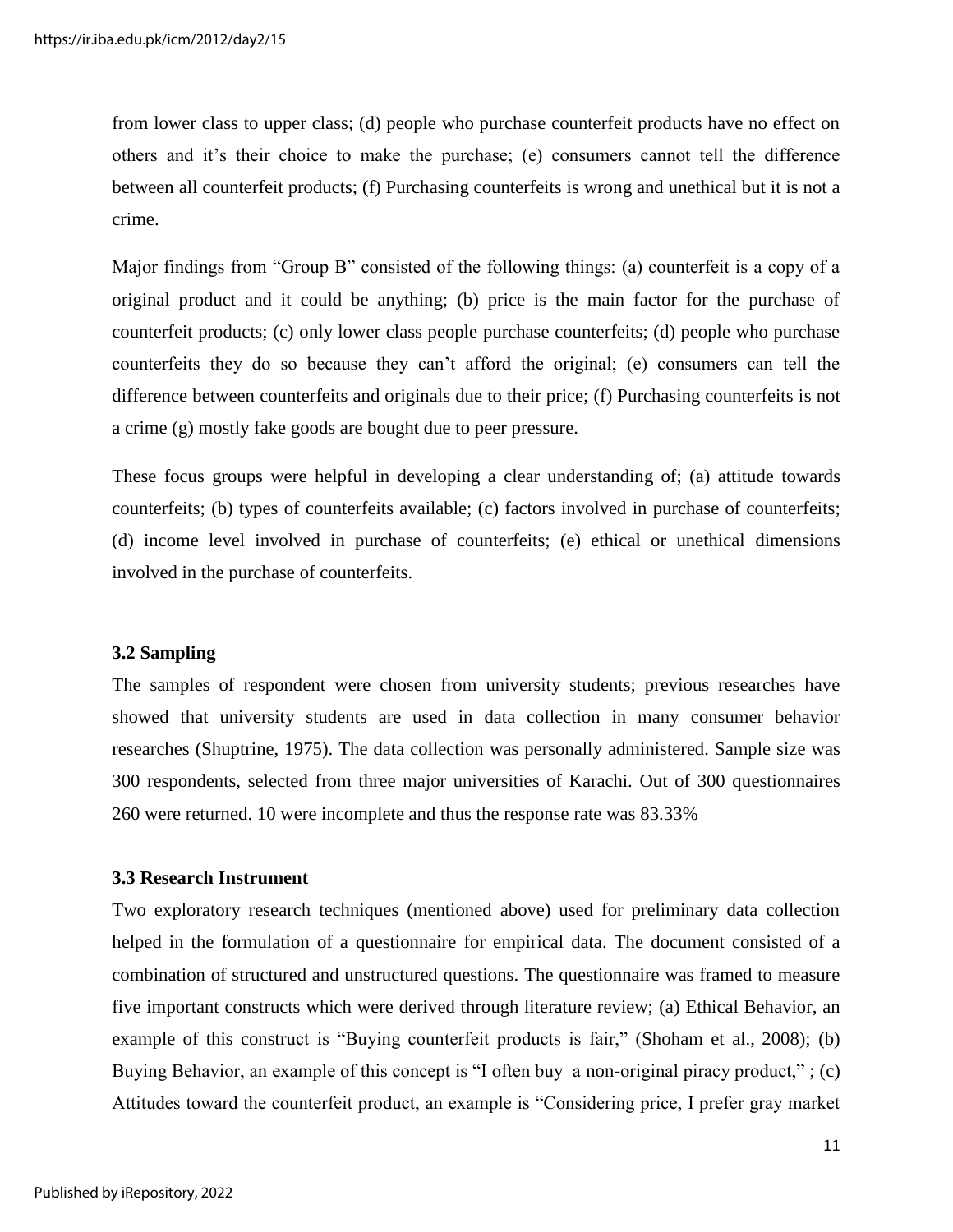(counterfeit) goods," ( Huang et al., 2004); (d) Consumer traits (unpopular choice), an example of this concept is "When dressing, I have sometimes dared to be different in ways that others are likely to disapprove," (Tian et al., 2001); (e) Consumer Traits (Avoidance of similarity), an example of this construct is "I avoid products of brands that have already been accepted and purchased by the average consumer," (Tian al., 2001). All responses were measured on a five point Likert scale. The survey also included respondent"s profile which includes data pertaining to their education, age, marital status, university and sex.

#### **3.3.1 Instrument Validity**

The validity of the research instrument is important to check before administrating. The questionnaires validity was assessed using non-statistical techniques. Five constructs which are, (a) ethical behavior; (b) buying behavior; (c) attitudes towards counterfeit products; (d) consumer traits (unpopular choice); and (e) consumer traits (avoidance of similarity) have been used which are based on significant findings from previous studies and focus group discussions. Face validity was achieved as a result of agreement between the professionals that this scale accurately measures what it supposed to measure. The questionnaires were also pretested before actual data collection procedure.

# **4.0 Discussion and Data Analysis**

#### **4.1 Reliability analysis**

Cronbach, (1951) mentions the internal consistency of a test is expressed between 0 and 1. Internal consistency describes the extent to which all the items inside a test to measure the similar idea or compile and therefore are connected to the inside-relatedness of the items within the test. To prove validity of a research the internal consistency should be measured. Reliability Estimates show the quantity of measurement error. The table below shows the reliability scores for the five major constructs used in the study. Nunnally and Bernstein (1994) states that as the estimate of credibility increases, the fraction of a test score that may be resulting from mistakes should decrease.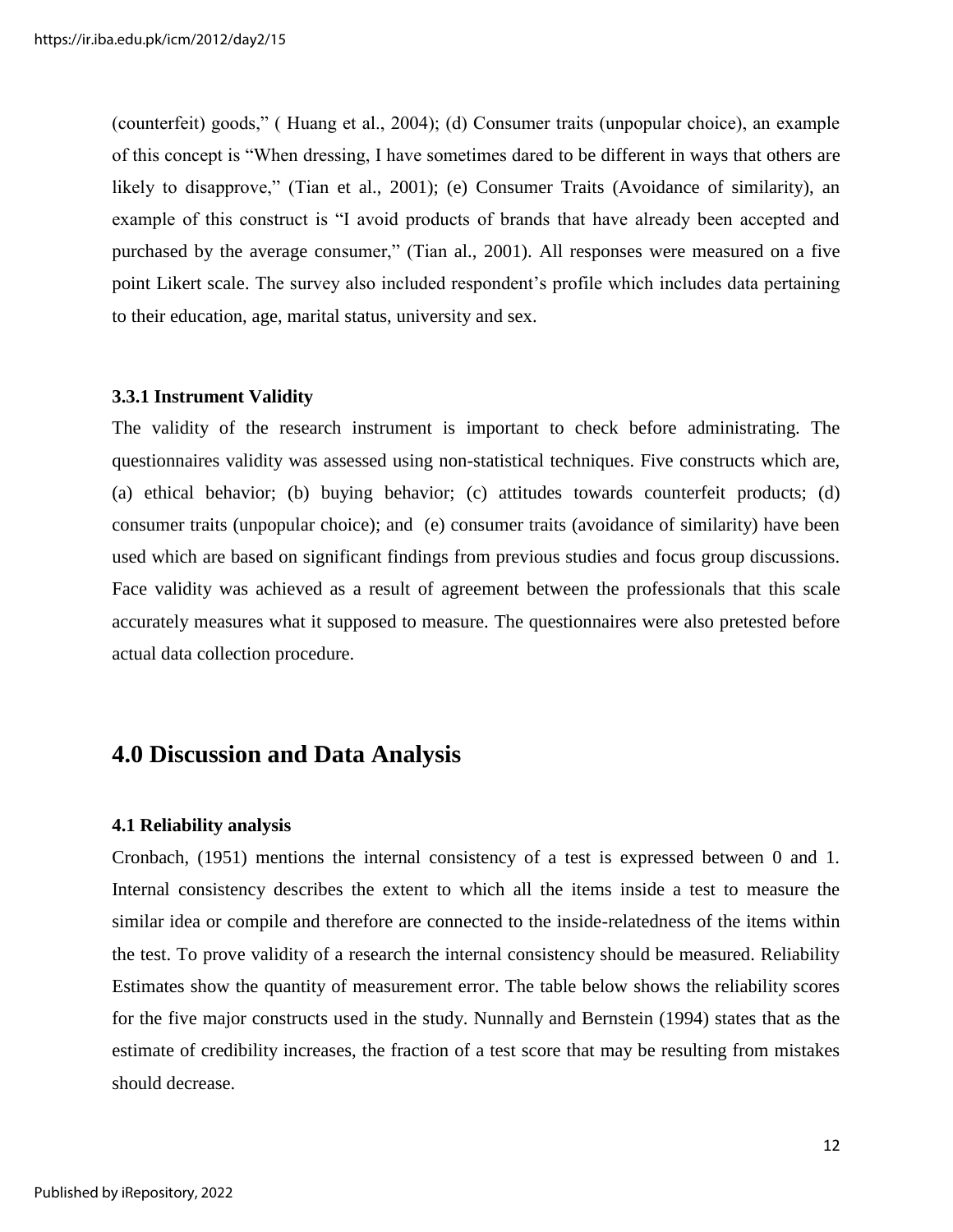| No of items<br>Construct                                 |   | A    |
|----------------------------------------------------------|---|------|
| <b>Ethical Behavior</b>                                  | 6 | 0.85 |
| <b>Buying Behavior</b><br>3                              |   | 0.89 |
| Attitudes towards Counterfeit Products                   | 5 | 0.89 |
| Consumer traits (Unpopular Choice)                       |   | 0.79 |
| (Avoidance)<br>traits<br>Consumer<br>- of<br>Similarity) | 6 | 0.85 |

#### **Table 1: Reliability scores**

The Cronbach"s alpha for attitude towards counterfeit products was 0.89 as compared to the reliability scores of Matos et al. (2007) of 0.7. This means that the reliability scores of the attitudes towards counterfeit products in this research is consistent with regards to previous researches. When alpha was conducted for ethical behavior it accounted for 0.85. It was also at par with previous research by Shoham et al. (2008) that reports a reliability score of 0.85. Cronbach"s alpha for buying behavior in this study is 0.89. Shoham et al. (2008) reported reliability score of showed 0.95. Based on these results it can be concluded that the score of reliability from past researches have a high internal consistency in measuring ethical behavior, buying behavior, and attitudes towards counterfeit products. Past reliability scores of consumer traits unpopular choice and avoidance similarity were not available. However the results of this study show high scores for both constructs.

#### **4.2 Confirmatory Factor Analysis**

Confirmatory Factor Analysis is simple terms means the reduction of large choice of factors into an achievable choice of factors (Zikmund, 2002). The goal of confirmatory analysis is to test the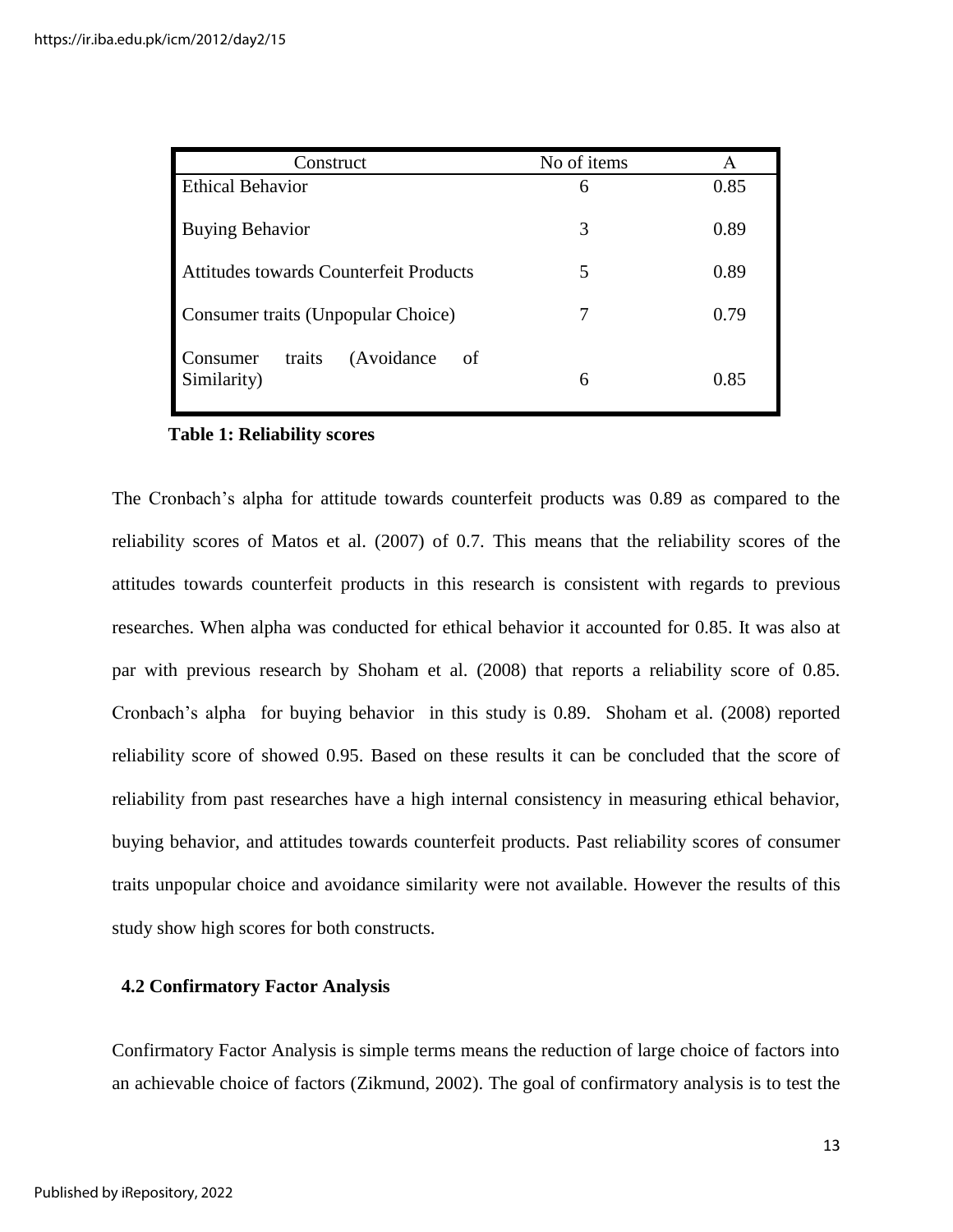speculation by way of with regards to earlier instructional philosophies (Brannick). The variables are grouped to show the ability of the items to portray a certain construct. Separate factor analyses were formed for ethical behavior, buying behavior, attitudes towards counterfeit products, consumer traits (unpopular choice), and consumer traits (avoidance of similarity).

The Kaiser-Meyer-Olkin (KMO) measure of sampling adequacy provides an index (between 0 and 1) of the proportion of variance among the variables that might be common variance (i.e., that might be indicative of underlying or latent common factors). The statistical software package suggests that a KMO near 1.0 supports a factor analysis and that anything less than 0.5 is probably not useful (Dr. Kometa). KMO is useful in terms of which item needs to be dropped in factor loading. Descriptive statistics were used through computation of mean and standard deviation. The following table 3, table 4, table 5, table 6, and table 7 consists of the Confirmatory Factor Analysis of the five constructs: Ethical behavior; Buying Behavior; Attitudes toward s counterfeit products; consumer traits (Unpopular choice); and consumer traits (avoidance of similarity).

|                                                              |      | Factor  |
|--------------------------------------------------------------|------|---------|
| <b>Items</b>                                                 |      | Loading |
| Buying counterfeit products is fair                          |      | 0.77    |
| Buying counterfeit product is just                           |      | 0.81    |
| Buying counterfeit products is culturally acceptable         |      | 0.78    |
| Buying counterfeit products is traditionally acceptable      |      | 0.77    |
| Buying counterfeit products is morally right                 |      | 0.75    |
| If I buy counterfeit products, it is acceptable to my family |      | 0.70    |
| $\alpha$                                                     | 0.84 |         |
| M                                                            | 2.70 |         |
| <b>SD</b>                                                    | 0.80 |         |
| KMO                                                          | 0.76 |         |

 **TABLE 2 : Confirmatory Factor Analysis for Ethical Behavior** 

In the above table the variable Ethical Behavior was measured through six items. The alpha measures the reliability of instrument which came to 0.84. The mean and standard deviation was 2.7 and 0.80 respectively. KMO was 0.76.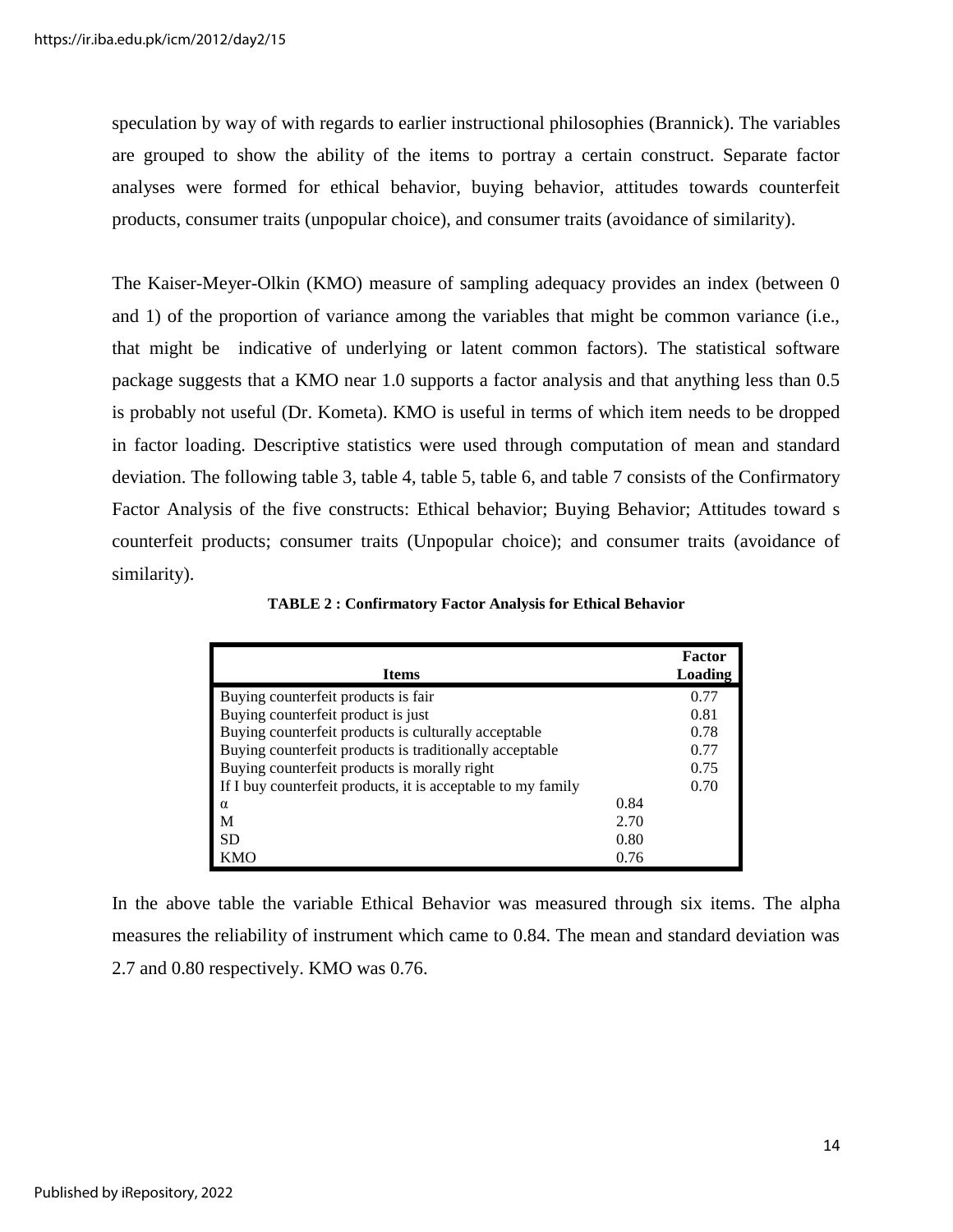| <b>Items</b>                                                                                 |      | <b>Factor Loading</b> |
|----------------------------------------------------------------------------------------------|------|-----------------------|
| I often buy a non-original piracy products<br>As compared to other people I buy piracy       |      | 0.91                  |
| products                                                                                     |      | 0.90                  |
| Of my purchase of software's $\angle$ CD's & movies<br>non original constitute a large share |      | 0.92                  |
| $\alpha$                                                                                     | 0.89 |                       |
| M                                                                                            | 2.64 |                       |
| <b>SD</b>                                                                                    | 1.15 |                       |
| <b>KMO</b>                                                                                   | 0.74 |                       |

|  | <b>TABLE 3: Confirmatory Factor Analysis for Buying Behavior</b> |  |
|--|------------------------------------------------------------------|--|
|--|------------------------------------------------------------------|--|

When it comes to the construct of Buying Behavior three items were loaded into the factor analysis and all of them were accepted. The Cronbach's alpha for reliability 0.89. Mean and standard deviation consisted of 2.64 and 1.15 respectively. KMO was 0.74.

 **TABLE 4: Confirmatory Analysis for Attitudes towards Counterfeit Products**

| <b>Items</b>                                                |      | Factor<br>Loading |
|-------------------------------------------------------------|------|-------------------|
| Considering price, I prefer gray market (counterfeit) goods |      | 0.87              |
| I like shopping for gray market (counterfeit) goods         |      | 0.86              |
| Buying gray market goods generally benefits the consumer    |      | 0.80              |
| There's nothing wrong with purchasing gray market           |      |                   |
| goods.                                                      |      | 0.85              |
| Generally speaking, buying gray market goods is a better    |      |                   |
| choice                                                      |      | 0.74              |
| $\alpha$                                                    | .887 |                   |
| M                                                           | 2.65 |                   |
| <b>SD</b>                                                   | 0.94 |                   |
| <b>KMO</b>                                                  | 0.85 |                   |

Attitude towards counterfeit products is measured through five statements. The reliability alpha was 0.887. The mean, standard deviation, and the KMO was 2.65, 0.94, and 0.85 respectively.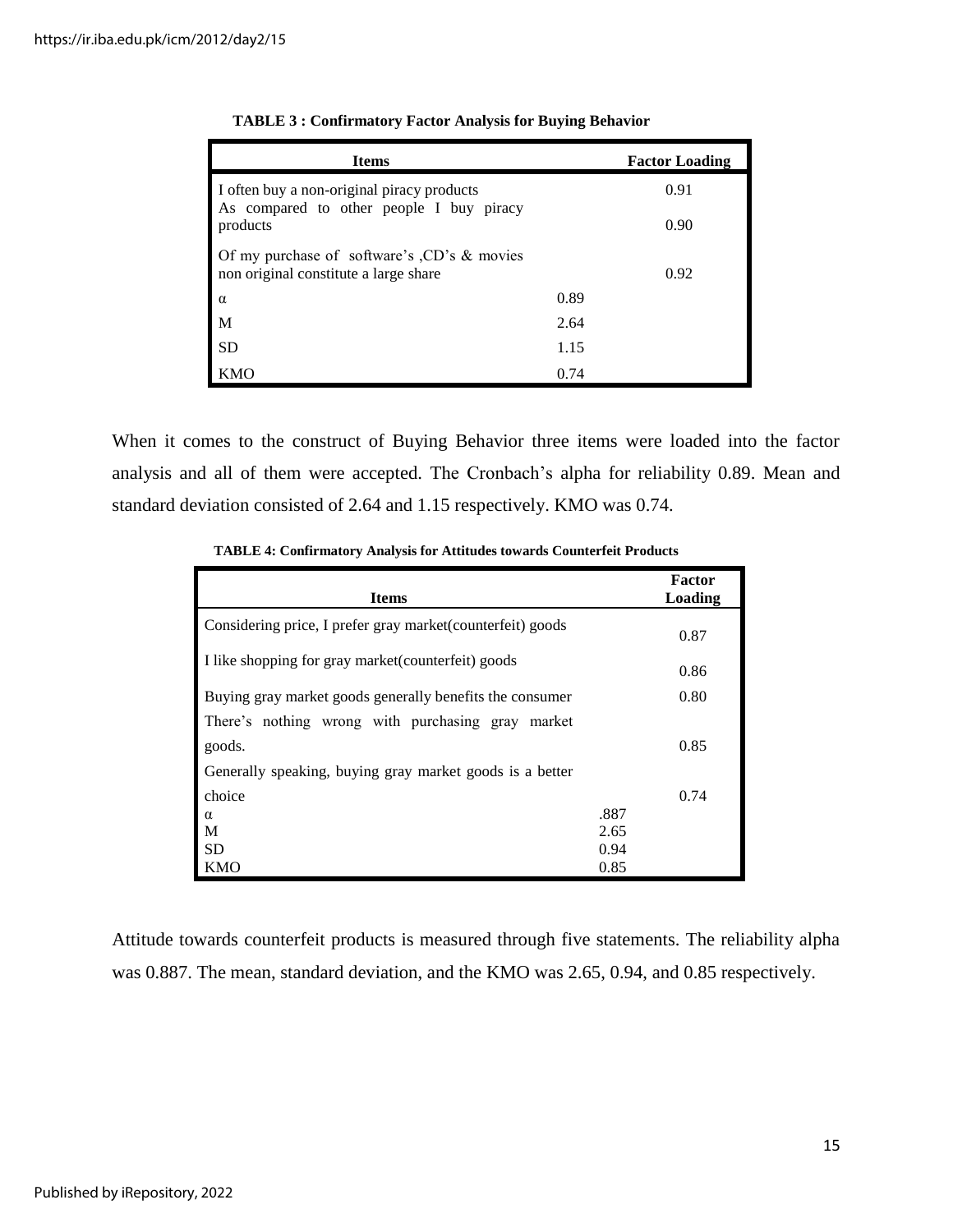| <b>Items</b>                                                                                                   |      | Factor<br>Loading |
|----------------------------------------------------------------------------------------------------------------|------|-------------------|
| When dressing, I have sometimes dared to be different in ways<br>that others are likely to disapprove.         |      |                   |
|                                                                                                                |      | 0.64              |
| I enjoy challenging and prevailing taste of people I know by<br>buying something they wouldn't seem to accept. |      |                   |
|                                                                                                                |      | 0.70              |
| When I dress differently, I'm often aware that others think I'm                                                |      |                   |
| peculiar, but I don't care.                                                                                    |      | 0.84              |
| A                                                                                                              | 0.79 |                   |
| М                                                                                                              | 2.76 |                   |
| <b>SD</b>                                                                                                      | 0.76 |                   |
| KMO                                                                                                            | 0.55 |                   |

| <b>TABLE 5: Confirmatory Analysis for Consumer Traits (Unpopular Choice)</b> |  |  |  |  |  |
|------------------------------------------------------------------------------|--|--|--|--|--|
|------------------------------------------------------------------------------|--|--|--|--|--|

Table 5 is a tabular presentation of consumer traits (unpopular choice) items. Seven factors were loaded and from those seven only 3 were accepted and rest was rejected due to their factor loading being lower then 3.0. The reliability alpha was 0.79. Mean score for this variable was 2.76 with a 0.76 standard deviation. KMO was 0.55.

 **TABLE 6: Confirmatory Analysis for Consumer Traits (Avoidance of Similarity)**

| <b>Items</b>                                                                            |      | <b>Factor</b><br>Loading |
|-----------------------------------------------------------------------------------------|------|--------------------------|
| I avoid products of brands that have already been accepted and                          |      |                          |
| purchased by the average consumer.                                                      |      | 0.73                     |
| When a product I own becomes popular among the general                                  |      |                          |
| population, I begin using it less.                                                      |      | 0.74                     |
| I often try to avoid products or brands that I know are bought                          |      |                          |
| by the general population.                                                              |      | 0.82                     |
| When products or brands I like become extremely popular, I                              |      |                          |
| lose interest in them.                                                                  |      | 0.64                     |
| I will not buy a food product, if doubts are raised about it by<br>my peers and family. |      | 0.74                     |
| As a rule, I dislike products or brands that are customarily                            |      |                          |
| purchased by everyone.                                                                  |      | 0.81                     |
| $\alpha$                                                                                | 0.79 |                          |
| M                                                                                       | 3.14 |                          |
| <b>SD</b>                                                                               | 0.72 |                          |
| <b>KMO</b>                                                                              | 0.84 |                          |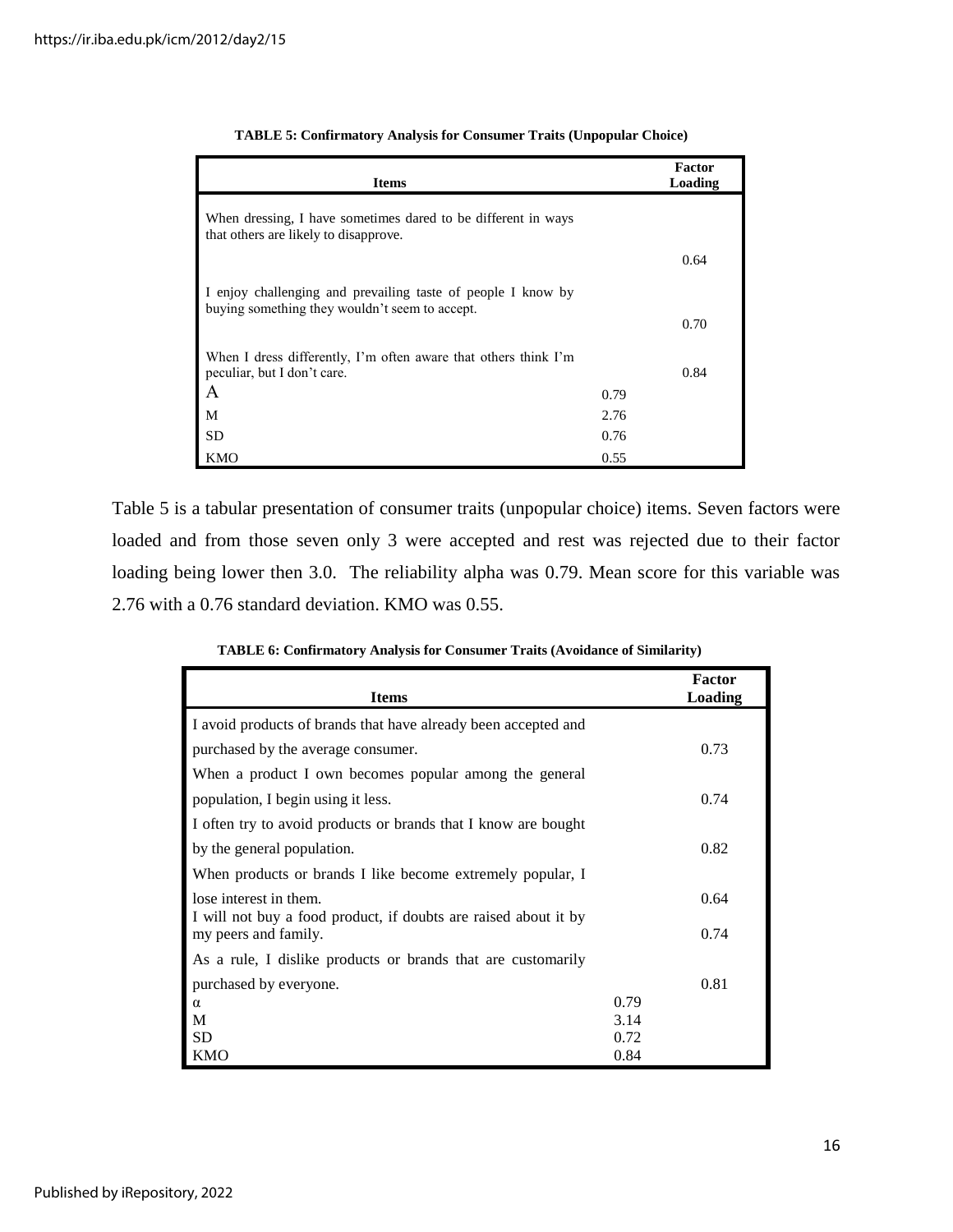Depicted above is the tabular presentation of consumer traits (avoidance of similarity) items. The reliability alpha was 0.79. Mean score for this variable was 3.14 with a 0.72 standard deviation. KMO was 0.84.

#### **Pearson Correlation Matrix**

|                                                    | <b>Ethical</b><br>behavior | <b>Buying</b><br>behavior | <b>Attitudes</b><br>towards<br>counterfeit<br>products | <b>Consumer</b><br>trait<br>(unpopular)<br>choice) | <b>Consumer</b><br>trait<br><i>(avoidance)</i><br>similarity) |
|----------------------------------------------------|----------------------------|---------------------------|--------------------------------------------------------|----------------------------------------------------|---------------------------------------------------------------|
| <b>Ethical behavior</b>                            | 1.00                       |                           |                                                        |                                                    |                                                               |
| <b>Buying behavior</b>                             | $0.61**$                   | 1.00                      |                                                        |                                                    |                                                               |
| <b>Attitude</b><br>towards<br>counterfeit products | $0.70**$                   | $0.70**$                  | 1.00                                                   |                                                    |                                                               |
| Consumer<br>trait(unpopular<br>choice)             | $0.51**$                   | $0.65**$                  | $0.65**$                                               | 1                                                  |                                                               |
| trait<br>Consumer<br>(avoidance similarity)        | 0.11                       | 0.06                      | 0.13                                                   | $0.23**$                                           |                                                               |

#### **TABLE 7: PEARSON PRODUCT CORRELATION MATRIX**

\*\*Correlation is significant at .01 levels

The Pearson"s correlation is used to discover a correlation between no less than continuous factors. The worth for a Pearson's might fall between 0.00 (where there is no correlation) and 1.00 (absolute best correlation). Different components corresponding to team size should resolve whether or not the correlation is important. In most cases, correlations about 0.8 are thought to be high. To examine relationship between participants responses regarding the five constructs used in the study a correlation analysis among the variables were performed.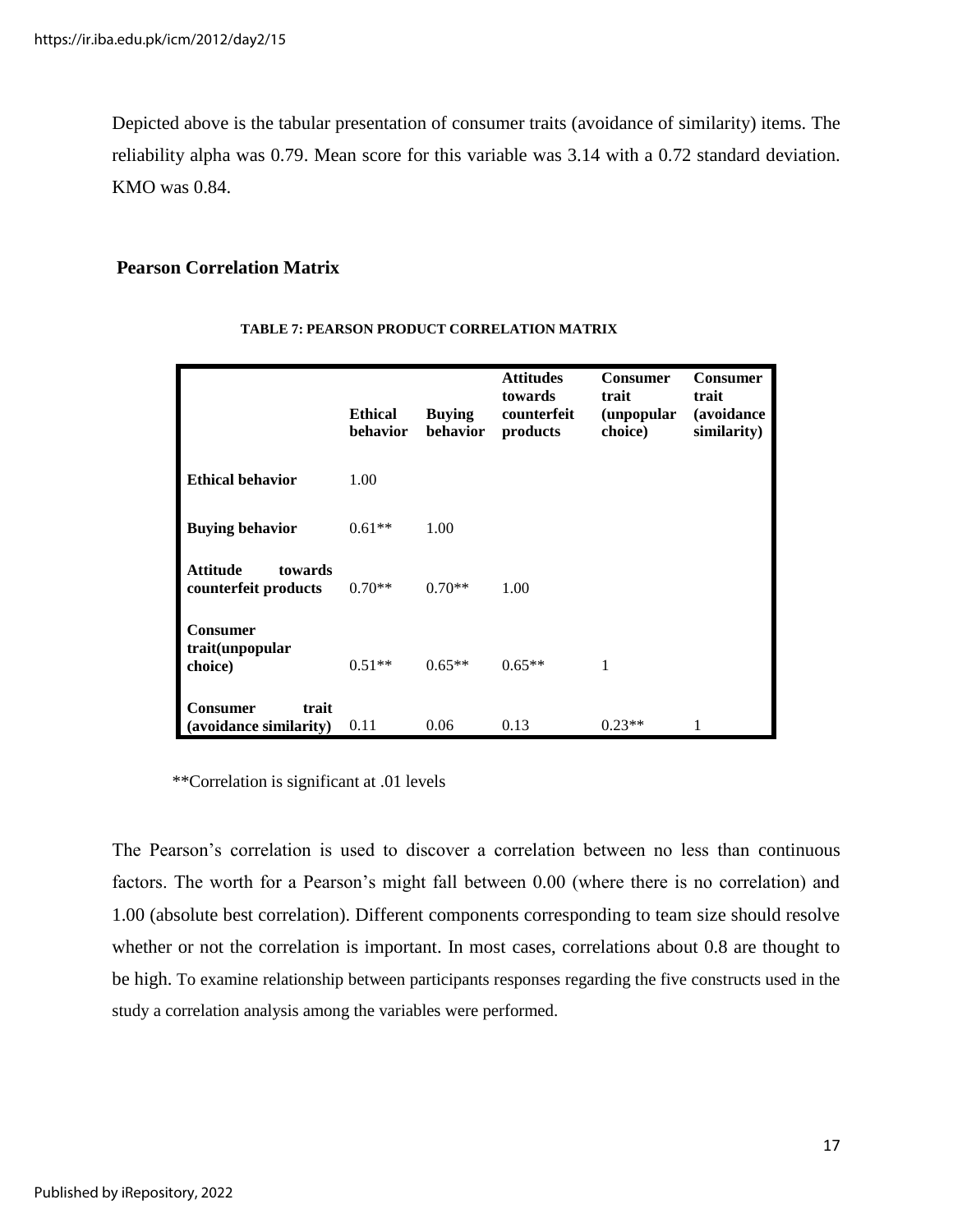The correlation coefficient calculated between ethical behavior and buying behavior is 0.61 and the level that is considered significant is 0.01. It is inferred that ethical consumers avoid buying counterfeit products. The correlation between ethical behavior and attitude towards counterfeit products is found to be 0.70 which is considered to be significant since it is above .01. People who are highly ethical have a negative attitude towards counterfeit products. The correlation scores between ethical behavior and consumer traits (unpopular choice) are 0.51. There is a positive correlation between unconventional behavior of individuals as they do not care about what others think about them if they are using counterfeit products. The correlation coefficient calculated between ethical behavior and consumer traits (avoidance of similarity) is 0.11. This is a weak relationship implying that those who purchase products to be different from others are also the ethical ones. Counterfeit goods are normally of a lesser monitory value as compared to the original ones and thus overcomes the affordability issue. They are within the reach of the masses as opposed to high value prestigious brands that are priced exorbitantly. However, ethics may not be the decisive factor for buying or not buying fake products. Scores for correlation coefficient between buying behavior and attitude towards counterfeit products is 0.70. This suggests that there is strong correlations between these two variables and those who do not buy counterfeits have a negative attitude towards fake products. Buying behavior and consumer traits (unpopular choice) have a correlation score of 0.65. We can therefore infer that those who do not care for what other think about themselves may resort to buying counterfeit products. Correlation between the buying behavior and consumer traits (avoidance of similarity) is very weedy with a score of 0.06. Consumers interested in being exclusive avoid products that may be used by average people. It is very likely that they have any inclination in buying counterfeits which are readily available in every nook and corner especially in cases of fashion goods etc. Attitude towards counterfeit products and consumer traits (unpopular choice) has a correlation score of 0.65. This points towards the fact that eccentric consumers may have a favourable attitude towards counterfeit. Attitude towards counterfeit products and consumer traits (avoidance of similarity) reports a weak relationship with a score of 0.13. There is not enough proof to support that consumers who avoid similar kind of products have either a negative or a positive attitude counterfeit products. The two consumer traits; unpopular choice and avoidance of similarity have a score of 0.23 which demonstrates some association between the two concepts. This shows that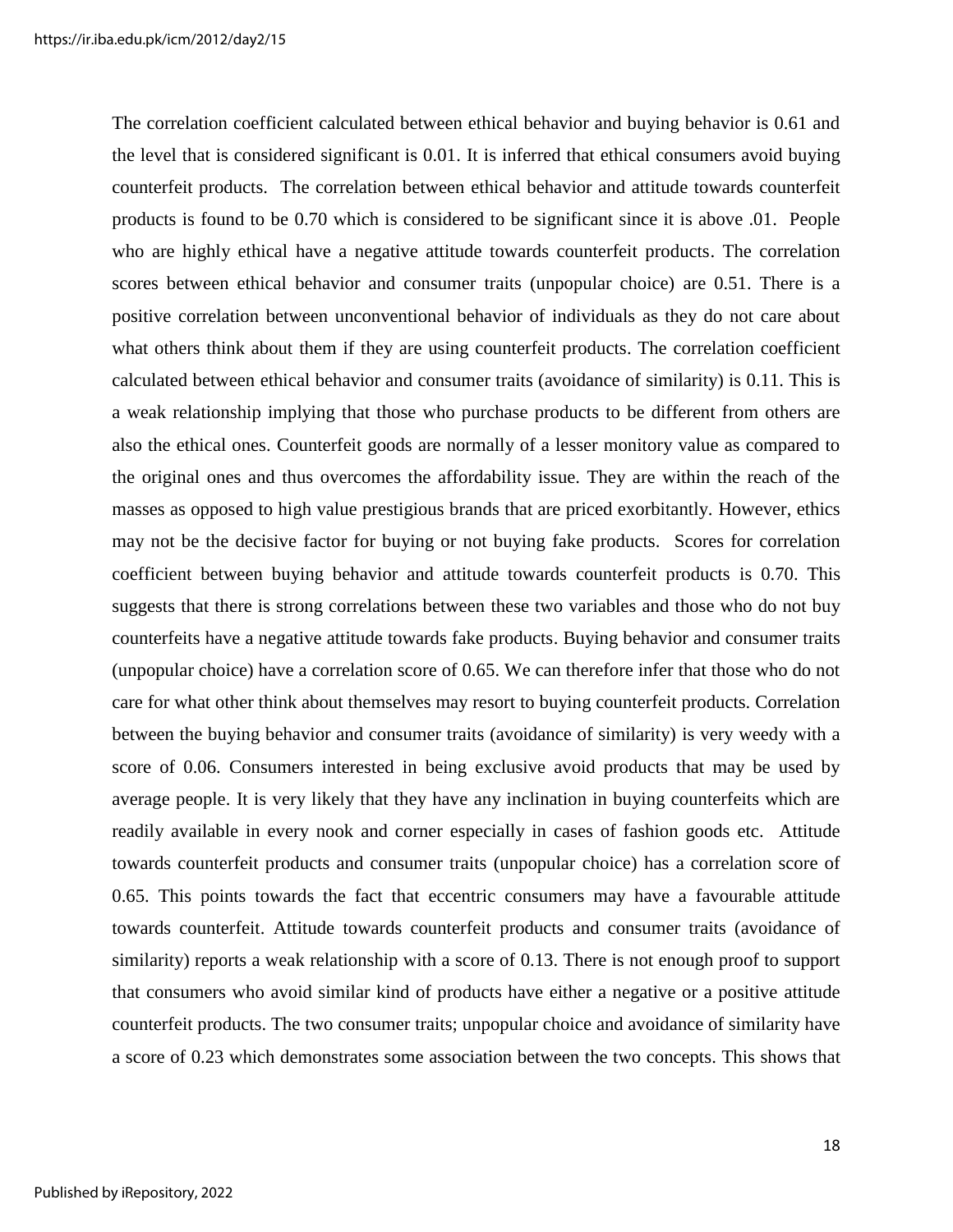those who are towards being different will also avoid having products that others have and are interested in maintaining their uniqueness.

## **Demographics**



 **Table 8: Age of Respondents** 

#### **Table 9: Education of Respondents**





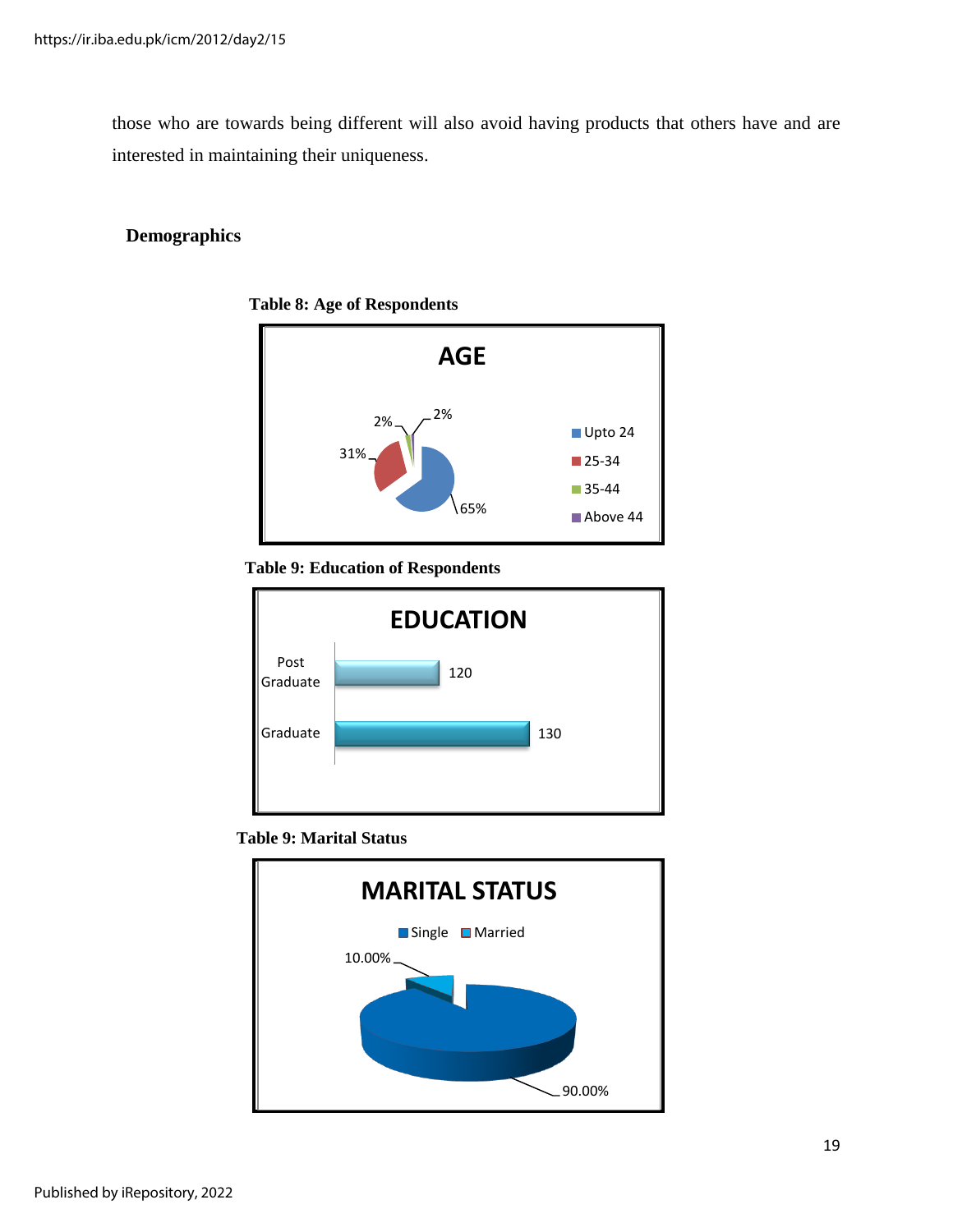



## **5.0 Conclusions and Future Research**

This study seeks to generate some insights into Pakistani consumers' ethical behavior, their buying behavior towards counterfeit products, general attitude towards knock offs and investigate the relationship between these three concepts and consumer traits of unpopular choice and similarity avoidance. During the course of literature review and secondary data analysis, we identified several variables that define the consumers need for uniqueness, the reasons for consumer (mis) behavior and use of counterfeit products and the factors describing (un)ethical behavior of consumers and what causes consumers to behave in an odd fashion. The key findings of the study are:

- (a) Consumers who are highly ethical follow the conventional ways of life.
- (b) Buying behavior is closely linked with individual conventional and nonconventional attitudes.
- (c) Consumers who believe that their purchasing counterfeit is ethical and acceptable by their friends and families will not mind purchasing counterfeits.
- (d) Attitudes towards counterfeit are strongly related to ethical beliefs of consumers.
- (e) Consumers who wanted to be unique in terms of similarity avoidance may not want to use counterfeits because the imitation products in many cases are of reduced price and blot their individuality. Consumers who are interested in being unique by being the odd one out had a higher attitude towards counterfeits and less towards ethical behavior.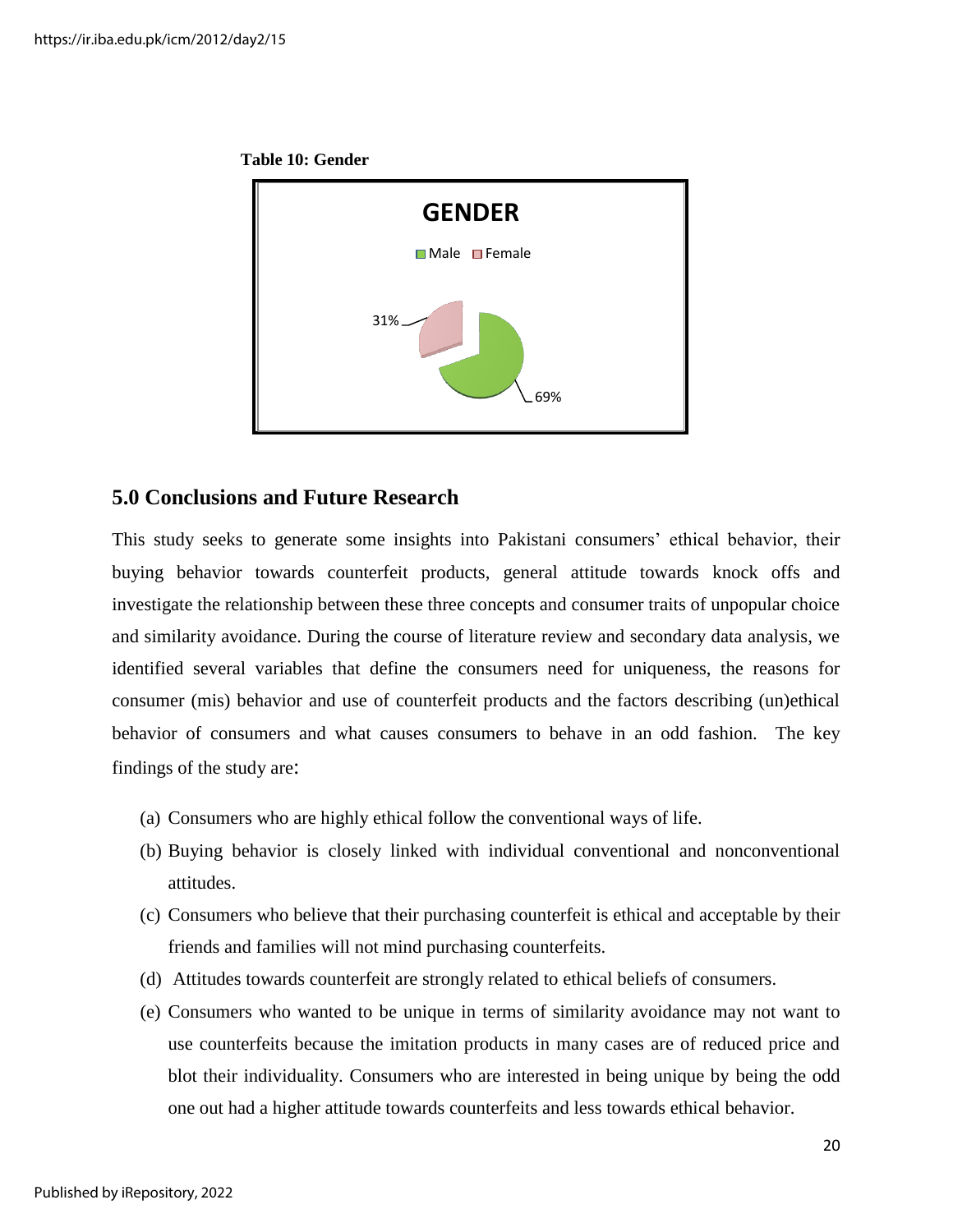The research suggests that Pakistanis consumer behavior is based on their self image rather than their ethical beliefs. As mentioned by Butt et al. (2011) in their research that Pakistani consumers are very "*Image conscious and hold double standards".* Positive correlations between attitude towards counterfeit and ethical beliefs means that consumers who believe that buying counterfeit is ethical will have a favorable attitude towards copy products. Their public opinions may be entirely different from the private behavior. Hoe et al. (2003) asserts that market for these counterfeit exist because consumers desire copy products and associate them with their self identities. Sparks and Shepherd (1992) have suggested the role of self identity in determining purchase intentions. Consumers who aspire to link high handed brands with their self image but find originals too expensive may resort to using counterfeit. However, further research is desired to support this argument because this study doesn"t takes price factor into account as prime indicator of using counterfeits. The study also suggests the importance of the role of family and friends in using knock-offs. This is especially relevant for Pakistani consumers because being part of Collectivistic society (Hofsted, 1980) they are highly influenced by the opinions of their peers, colleagues and family members. A positive (negative) word of mouth towards counterfeit may stimulate or deter the purchase. However, further investigation is desired to seek the influence of cultural factors on attitude towards counterfeits. The study has also proposed a Pearson product correlation matrix. On the basis of correlation scores of different variables undertaken in this study future research can be conducted by developing and testing hypothesis. Previous studies have identified that young, single males are more prone to using knock offs like pirated software"s (Tan, 2002). Future studies can identify the relationship between demographic profile of individuals and their ethical behavior, attitude towards counterfeits and buying behavior towards unethical products. Also the findings from this study may be helpful in understanding the influence of gender, age , education and marital status on consumers need for uniqueness.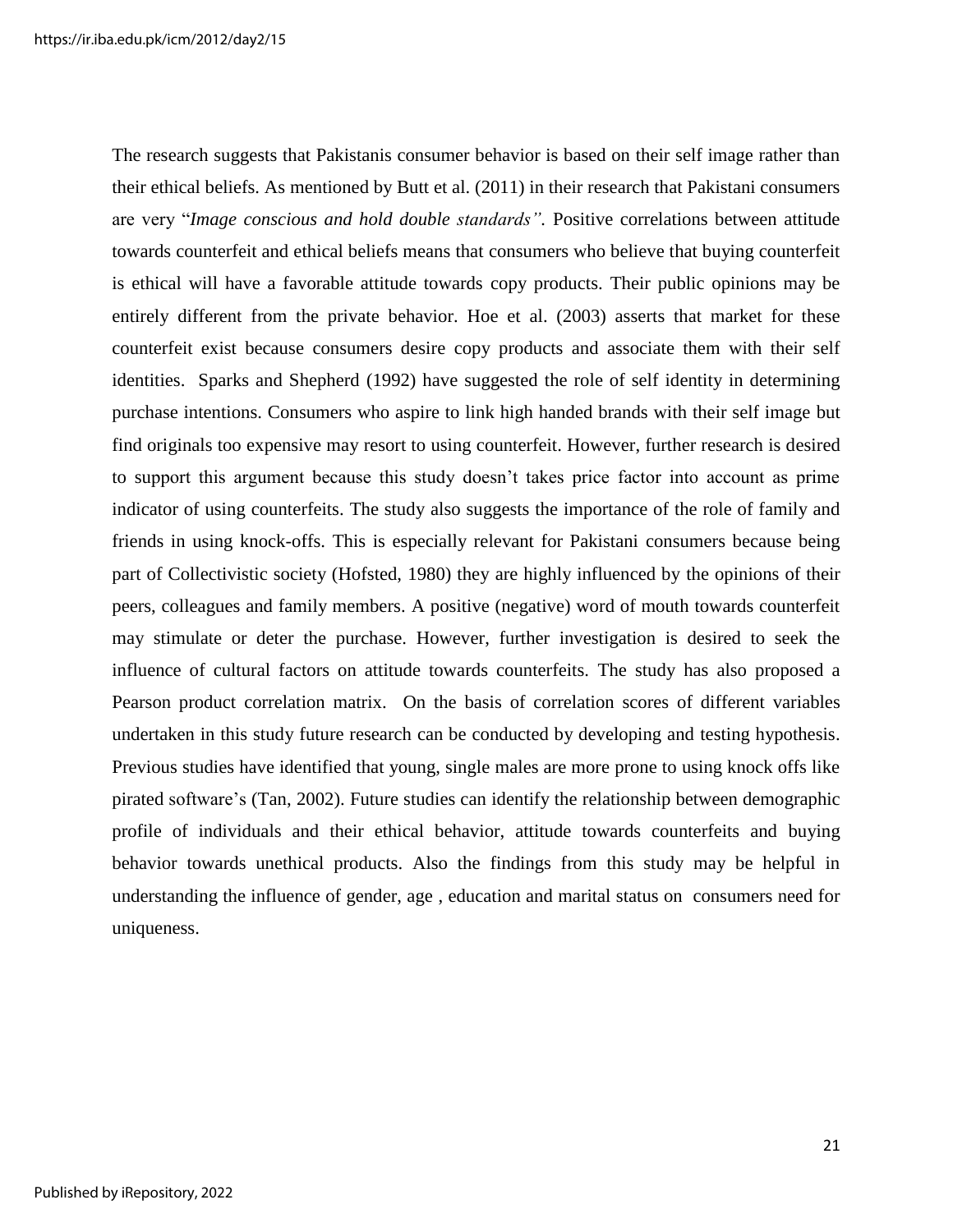# References:

Ajzen, I. and Fishbein, M. (1980). Understanding Attitudes and Predicting Social Behavior, Prentice-Hall, Englewood Cliffs,NJ.

Ang, S.H., Cheng, P.S., Lim, E.A.C. and Tambyah, S.K. (2001). Spot the difference: consumer responses towards counterfeits. *Journal of Consumer Marketing,* 18 (3), 219- 35.

Albers-Miller, N. D. (1999). Consumer misbehavior: Why people buy illicit goods. *Journal of Consumer Marketing,* 16 (3), 273–87.

Bearden, W.O., Netemeyer, R.G. and Teel, J.E. (1989). Measurement of consumer susceptibility to interpersonal influence, *Journal of Consumer Research*, 15(4),473-81.

Brannick.T.M. Confirmatory Factor Analysis. Retrieved , January 26<sup>th</sup>,2012. <http://luna.cas.usf.edu/~mbrannic/files/pmet/cfa.htm>

Butt.F, Bhutto.A .N and Siddiqui.A.N. (January 2011). Investigating the Ethical Beliefs of Pakistani Consumers: An Exploratory Approach. *International Review of Business Research Papers*, 7(1),350 – 363.

Callen, K.S. and Ownbey, S.F. (2003). Associations between demographics and perceptions ofunethical consumer behavior. *International Journal of Consumer Studies*, 27(2),99-110.

Chaudhry, P., Cordell, V. and Zimmerman, A. (2005). Modeling anti-counterfeiting strategies in response to protecting intellectual property rights in a global environment. *Marketing Review*, 5  $(1), 59-72.$ 

Cheung, W.L. and Prendergast, G. (2006). Buyers" perceptions of pirated products in China. *Marketing Intelligence & Planning*, 24(5), 446-62.

Pakistan. CIA World Fact Book. Retrieved, April 14<sup>th,</sup>  $14^{\text{th}}$  2012. *https://www.cia.gov/library/publications/the-world-factbook/.*

Cohen, J.R., Pant, L.W. and Sharp, D.J. (2001). An examination of differences in ethical decision making between Canadian Business students and accounting professionals. *Journal of Business Ethics*, 30, 319-36.

Cole, B.C. and Smith, D.L. (1996). Perceptions of business ethics: students vs business people, *Journal of Business Ethics*,15, 889-96.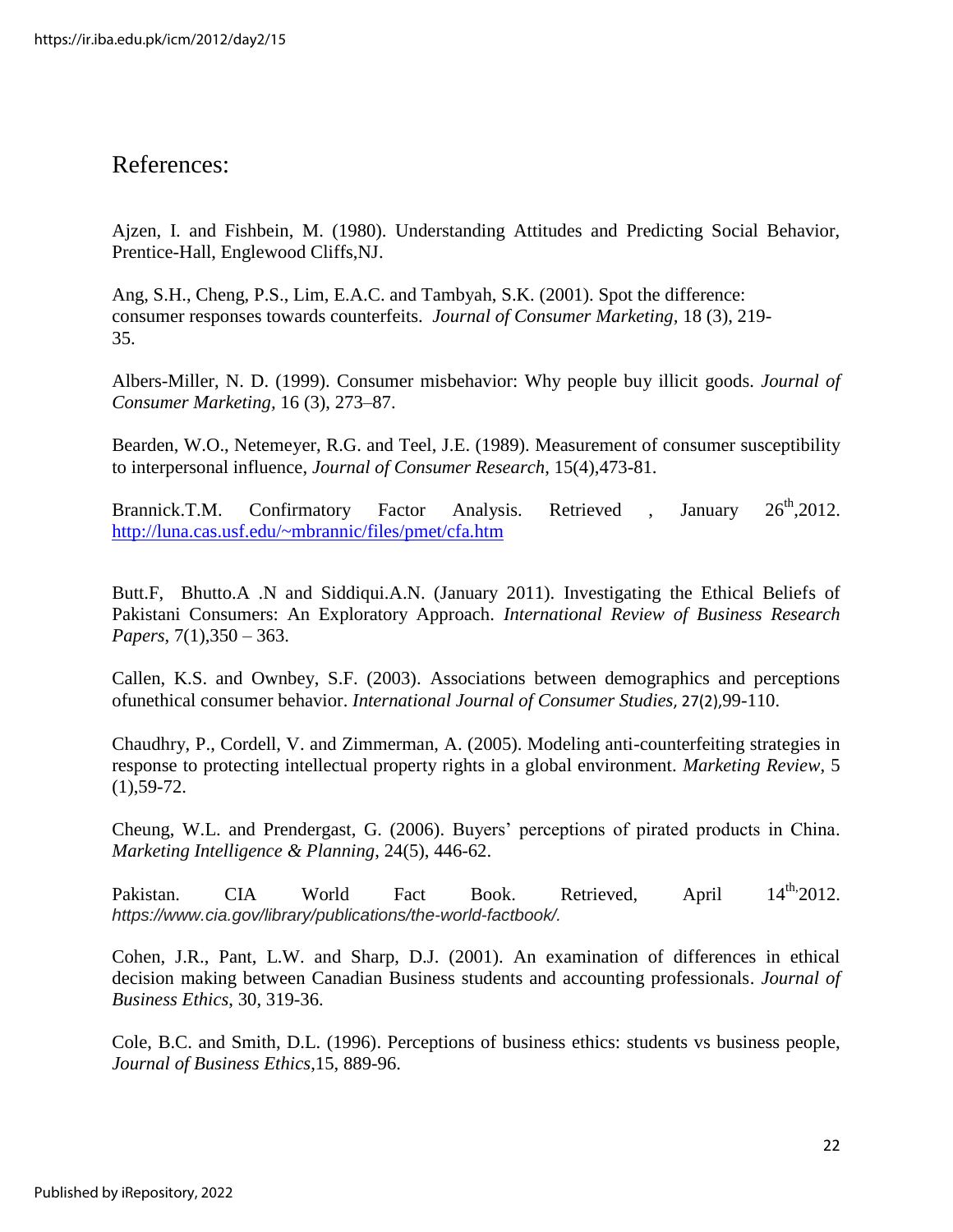Consumers Voice. (2008). Issue 4. Retrieved, April  $14^{\text{th}}$ , 2012 http://www.crc.org.pk/newsletters/consumer\_voice\_4.pdf

Cordell, V., Wongtada, N., & Kieschnick, L. (1996). Counterfeit purchase intentions: Role of lawfulness attitudes and product traits as determinants." *Journal of Business Research*, 35*,* 41- 53.

Cronbach L. (1951). Coefficient alpha and the internal structure of tests. *Psychomerika*. 16,297- 334.

Eisend,M and Guler.S.P. (2006). Explaining Counterfeit Purchases: A Review and Preview. *Academy of Marketing Science Review 12.* 

Feinberg, R. and Rousslang, D.J. (1990). The economic effects of intellectual property right infringements. *The Journal of Business*,63(1),79-90.

Fisher, J., Woodbine, G. and Fullerton, S. (2002). A cross-cultural assessment of attitudes regarding perceived breaches of ethical conduct by both parties in the business consumer dyad. *Journal of Consumer Behaviour*,2(4), 333-53.

Fukukawa, K. (2002). Developing a framework for ethically questionable behavior in consumption. *Journal of Business Ethics*, 41, 99–119.

Gellerman, S. W. (1986). Why "good" managers make bad ethical choices. *Harvard Business Review*, 65 (4), 86–90.

Gentry, J., Putrevu, S., Shultz, C., & Commuri, S. (2001). How now Ralph Lauren? The separation of brand and product in a counterfeit culture. *Advances in Consumer research,* 28, 258–265.

Gentry, James W., Sanjay Putrevu, and Clifford J. Shultz, II. (2006). The Effects of Counterfeiting on Consumer Search." *Journal of Consumer Behaviour,* 5,1-12.

Grossman. M.G., & Shapiro. C. (1988). Foreign Counterfeiting of Status Goods.*The Quarterly Journal of Economic,s* 103 (1), 79-100.

Hair, J.F. Jr, Anderson, R.E., Tatham, R.L. and Black, W.C. (1998). Multivariate Data Analysis, Prentice-Hall, Upper Saddle River, NJ.

Hofstede, G. (1980), *Culture's Consequences: International Differences in Work-Related Values*., CA: Sage, Beverly Hills.

Huang, J.H., Lee, B.C.Y. and Ho, S.H. (2004). Consumer attitude toward gray market goods. *International Marketing Review 21* (6), 598-614.

International Anti-Counterfeiting Coalition. (2008a). Get real: the truth about counterfeiting. Retrieved  $10^{th}$  February, 2012 [<https://iacc.org/about-counterfeiting/>](https://iacc.org/about-counterfeiting/)

Kometa.S. How to perform and interpret factor analysis using SPSS. Retrieved,  $26<sup>th</sup>$  January, 2012 <http://www.ncl.ac.uk/iss/statistics/docs/factoranalysis.php> Date: January 26, 2012.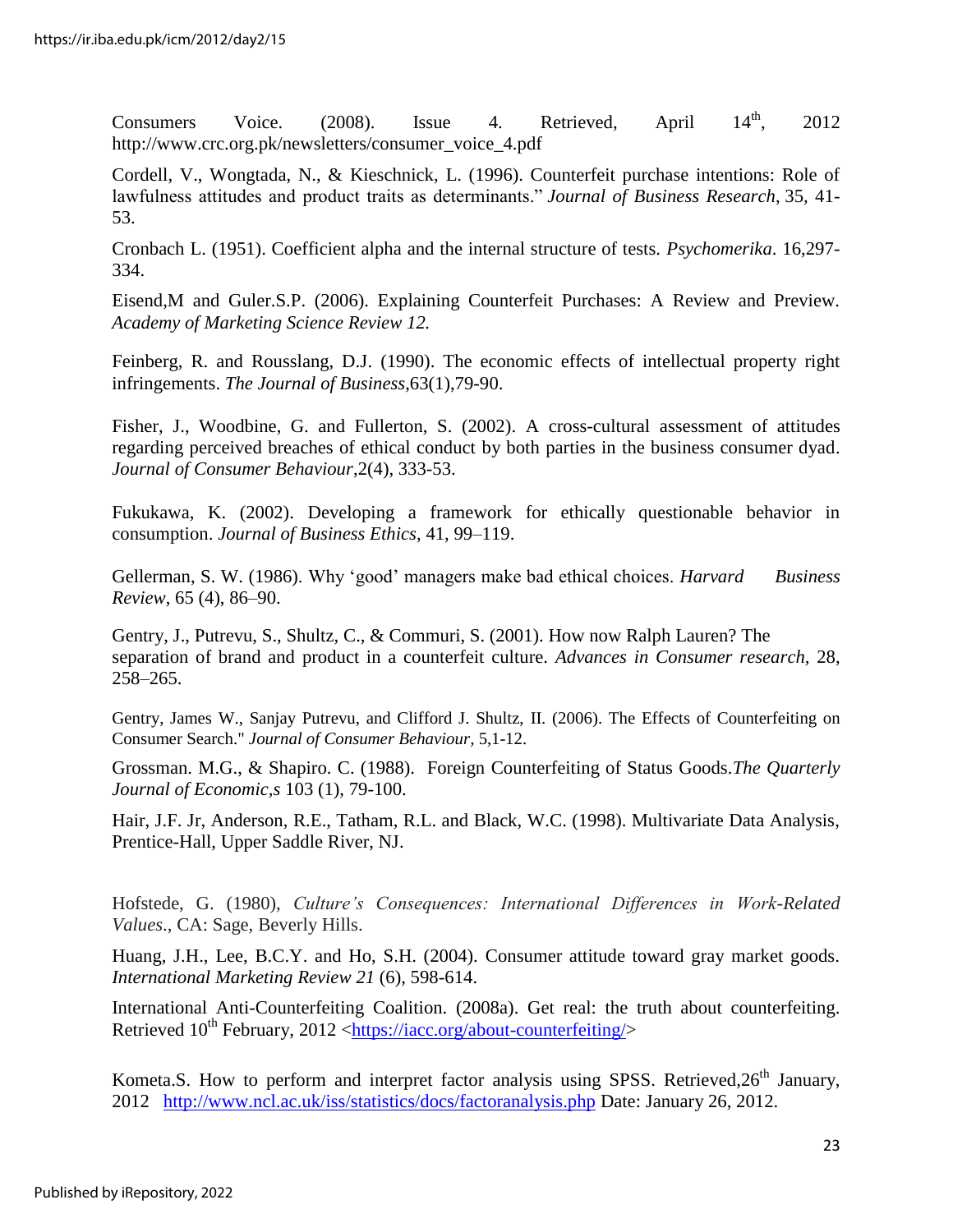Kozar.M.J., Marcketti.B.S.(2011). Examining ethics and materialism with purchase of counterfeits. *Social Responsibility Journal*, 7(3), 393 – 404.

Kundi, A. (2012, March 25). Of designer lawn brands and their cheap counterfeits, *Dawn* 

50 percent of the products in Pakistan are adulterated substandard or counterfeit (2012). The Economist Pakistan. Retrieved, 13<sup>th</sup> April, 2012 http://www.economistpakistan.com/Page-Detail.php?id=485.

Lee.H, Hogg.G, and Hart.S. (2003). Fakin' It: Counterfeiting and Consumer Contradictions." In *European Advances in Consumer Research* 6, Eds. Darach Turley and Stephen Brown. Provo, UT: Association for Consumer Research, 60-67.

Liebowitz, S.J. (2005), "Economists' topsy-turvy view of piracy", Review of Economic Research on Copyright Issues, Vol. 2 No. 1, pp. 5-17.

Maloo, Manny C. and William P. Darrow (2001). Potential Liabilities of U.S. Airlines: Management Concerns for Cost and Consequences of Code Sharing Alliances in Civil Aviation. *American Business Review*, 19, 121-129.

Marcketti.B.S., Shelley.C.M. (2009). Consumer concern, knowledge and attitude towards counterfeit apparel products. *International Journal of Consumer Studies* 33 (3), 327-333.

Matos.A.C., TrindadeItuassu.C., & Rossi.V.A.C. (2007). Consumer attitudes toward counterfeits: a review and extension. *Journal of Consumer Marketing,* 24 (1), 36–47.

National kitty bearing huge revenue loss. (April 2012). Daily Times.

Nunnally J, Bernstein L.(1994). Psychometric theory. New York: McGraw-Hill Higher, INC.

Paul.S., and Shepherd.P. (1992). Self-identity and the theory of planned behavior: Assessing the role of identification with "green consumerism. *Social Psychology Quarterly*, 55, 388-399.

Penz.E., & Stöttinger.B. (2005). Forget the "Real" Thing–Take the Copy! An Explanatory Model for the Volitional Purchase of Counterfeit Products. *Advances in consumer research,* 32*.*

Pollinger, Z. A. (2008). Counterfeit goods and their potential financing of international terrorism. *The Michigan Journal of Business*, 1(1), 85–102.

Shen, D. and Dickson, M. (2001). Consumers' acceptance of unethical clothing consumption activities: influences of cultural identification, ethnicity, and Machiavellianism. *Clothing and Textiles Research Journal.* 19 (2),76-87.